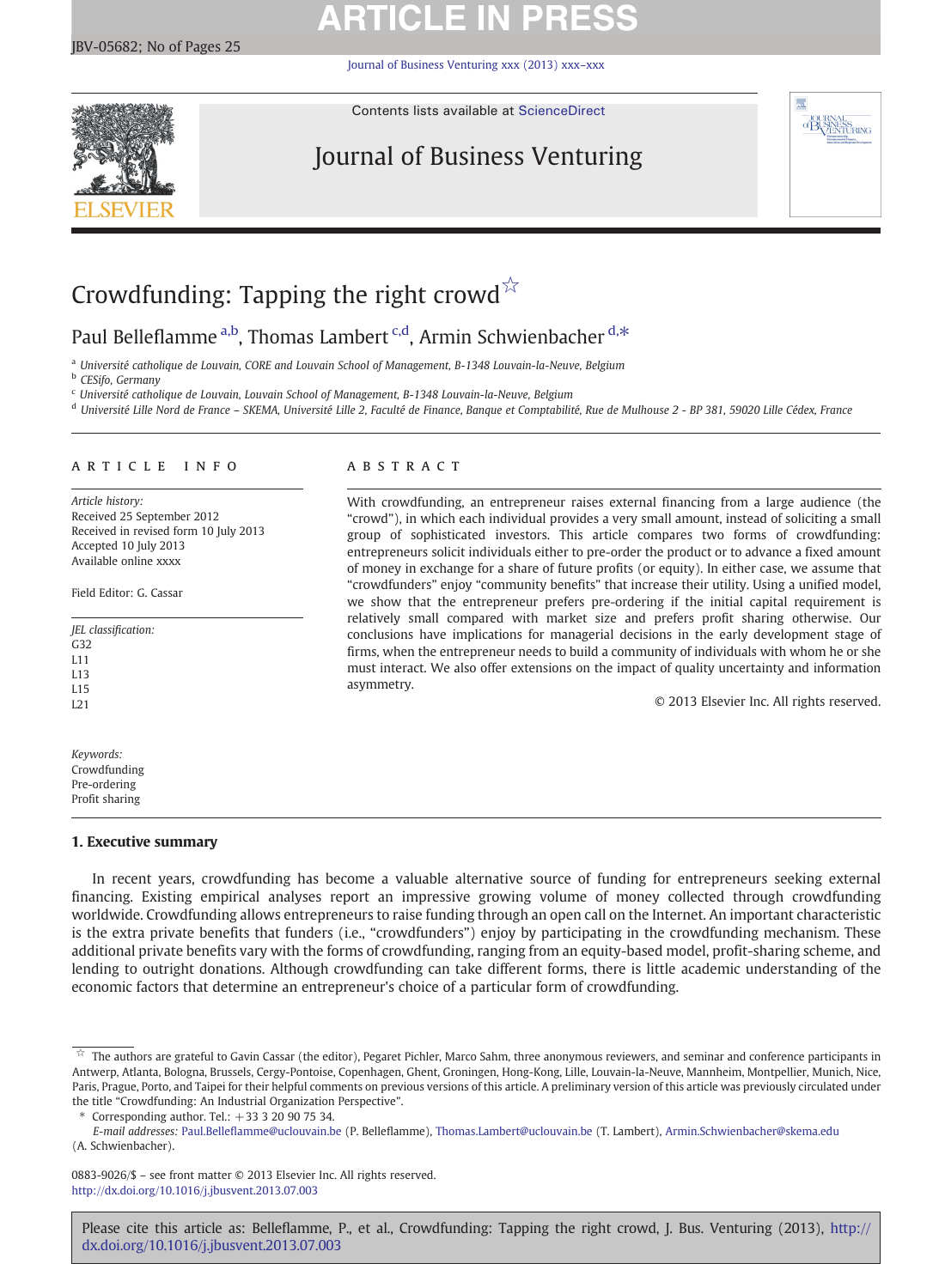This article is the first to address entrepreneur's choice in a theoretical model. It offers a comparison of two forms of crowdfunding that dominate the scene nowadays: pre-ordering and profit sharing. In the first form, entrepreneurs invite consumers to pre-order the product, to collect the necessary capital for launching production. The pre-ordering scheme enables the entrepreneur to price discriminate between two groups of consumers ("crowdfunders", who pre-purchase the product, and other "regular" consumers, who wait until the product reaches the market to purchase it) and, thereby, to extract larger profits. In the second form of crowdfunding, entrepreneurs solicit individuals to provide money in exchange for a share of future profits or equity securities. In this profit-sharing scheme, the investors may or may not decide to consume the product at a later stage.

In both forms of crowdfunding, we assume that crowdfunders enjoy some additional utility over other regular consumers. As we illustrate with real-world examples, crowdfunding is most often associated with community-based experiences that generate "community benefits" for participants. The nature of these community benefits varies with the form of crowdfunding: community benefits are linked to the consumption experience under the pre-ordering mechanism and to the investment experience under the profit-sharing mechanism.

We find that this difference in the form of extra benefits is crucial in shaping the entrepreneurial choice of crowdfunding mechanism. We find that when the initial capital requirement is relatively small entrepreneurs prefer the pre-ordering mechanism, but prefer the profit-sharing mechanism otherwise. The model derivation offers the following intuition behind this result. Pre-ordering enables the entrepreneur to price discriminate between crowdfunders and other consumers. Yet, as capital needs increase, the entrepreneur is forced to distort the pricing scheme to attract more pre-orders than what is otherwise optimal. Above some threshold, the distortion in the price discrimination becomes excessive, such that the profitability of the crowdfunding initiative decreases significantly. Conversely, crowdfunding based on profit sharing becomes more beneficial with larger amounts. This is because larger amounts induce the entrepreneur to solicit more individuals to participate in the financing with little effect on the fraction of profits that he or she needs to give up to obtain financing.

Building on this tradeoff, this article also provides insights into information asymmetries between entrepreneurs and crowdfunders. First, the model highlights that, initially, the entrepreneur is not able to identify the consumers with a high willingness to pay, which is private to each consumer. We show how the entrepreneur uses pre-ordering as a screening device that induces consumers to reveal their willingness to pay by self-selecting for pre-ordering. Second, in an extension we introduce additional forms of uncertainty. One form involves the uncertainty about the true quality of the product, which may only be known after production has taken place. We show that this form of uncertainty leads to qualitatively similar results. The other form is information asymmetry, which arises when entrepreneurs know the product quality better than the crowd. In general, information asymmetry tends to favor profit-sharing schemes. This is because the impossibility for consumers to ascertain product quality constrains the entrepreneur more when he or she tries to screen consumers and induce them to pre-order the product than when he or she tries to attract investors who eventually may not consume the product.

Our theoretical analysis offers managerial and empirical implications for the optimal design of crowdfunding initiatives, the impact of capital requirements, product type and market size, and the need to build the "right" community of crowdfunders. To the best of our knowledge, none of the empirical predictions have been tested so far.

# 2. Introduction

It is well recognized that new firms face difficulties in attracting external finance during their initial stage, be it through bank loans or equity capital (see, e.g., [Berger and Udell, 1995; Cassar, 2004; Cosh et al., 2009\)](#page-24-0). Many entrepreneurial ventures remain unfunded, partly because of a lack of sufficient value that can be pledged to financial investors and partly because of unsuccessful attempts to convince investors ([Casamatta and Haritchabalet, 2011; Chen et al., 2009; Hellmann, 2007; Kirsch et al., 2009; Shane](#page-24-0) [and Cable, 2002](#page-24-0)). To circumvent these problems, creative founders have recently employed a new source of finance – so-called crowdfunding – by tapping the "crowd" instead of specialized investors. Crowdfunding helps entrepreneurs adopt new approaches of undertaking entrepreneurial projects and managing ventures, which in turn leads to new forms of business development in which the "ordinary" crowd gets more closely involved in these firms, as active consumers, investors, or both.

The concept of crowdfunding is rooted in the broader concept of crowdsourcing, which refers to using the crowd to obtain ideas, feedback, and solutions to develop corporate activities ([Bayus, 2013; Howe, 2008; Kleemann et al., 2008\)](#page-24-0). In the case of crowdfunding, the objective is to collect money for investment, generally by using online social networks. In other words, instead of raising money from a small group of sophisticated investors, crowdfunding helps firms obtain money from large audiences (the "crowd"), in which each individual provides a very small amount. Such investment can take the form of equity purchase, loan, donation, or pre-ordering of the product (see [Agrawal et al., 2011, 2013; Ahlers et al., 2012; Kuppuswamy and Bayus, 2013;](#page-24-0) [Mollick, forthcoming\)](#page-24-0).

Because crowdfunding can take several forms, an understanding of the entrepreneur's choice of a particular form of crowdfunding is important, especially when considering the rapid expansion of crowdfunding initiatives in recent years. For example, TikTok+LunaTik raised \$941,718 from 13,512 individuals in the form of product pre-ordering of its multi-touch watch kit. Even more striking, consumers pre-ordered last-year watches from "Pebble" through Kickstarter, helping the company collect more than \$10 million within a few weeks.

<span id="page-1-0"></span>To address this issue, we develop a model to compare two forms of crowdfunding that have become most prevalent. In the first form, the entrepreneur invites consumers to pre-order the product (e.g., many projects on Kickstarter are funded in that form). For the entrepreneur to be able to launch production, the amount collected through pre-ordering must cover the required amount of capital. Because any remaining consumers will pay a different price when the product is on the market, pre-ordering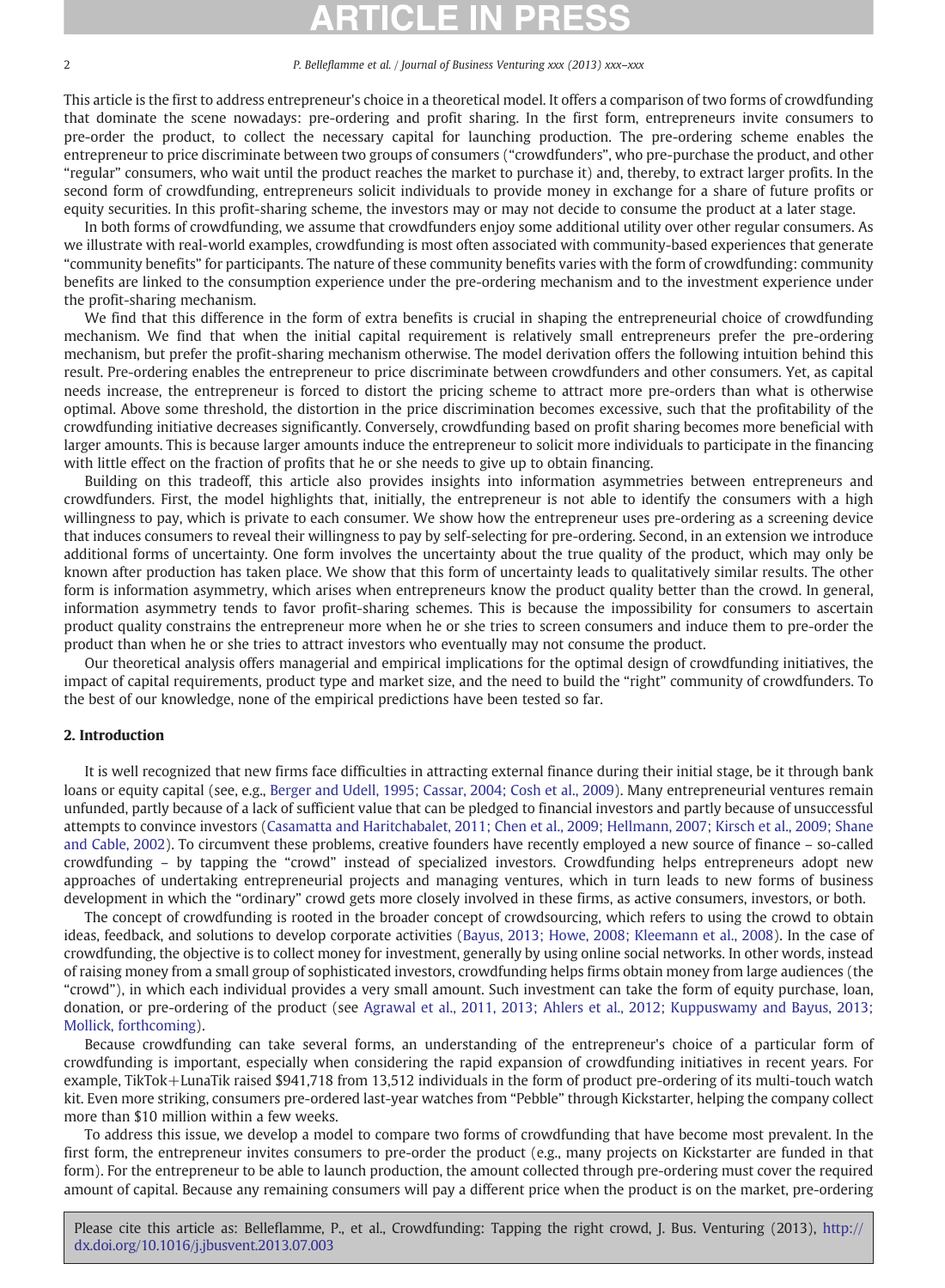enables the entrepreneur to price discriminate between the first group (those who pre-order and thus constitute the funding "crowd") and the second group (the other "regular" consumers who wait until the product is available to purchase it). This form of crowdfunding constitutes a special form of behavior-based price discrimination, because consumers self-select into one group according to their personal preferences. In the second form of crowdfunding, the entrepreneur solicits individuals to provide money in exchange for a share of the profits or even to purchase equity securities issued by the firm (e.g., cartoon projects on the platform Sandawe rely on this form). These investors may or may not decide to become customers at a later stage.

In both forms of crowdfunding, the participants to the crowdfunding mechanism, whom we refer to as "crowdfunders", enjoy some additional utility over other, "regular" consumers. As we illustrate with real-world examples, crowdfunding is most often associated with community-based experiences that generate "community benefits" for participants.<sup>1</sup> In accordance with empirical observations, we assume that the nature of these community benefits varies with the form of crowdfunding: community benefits are tied to the consumption experience under a pre-ordering mechanism, and to the investment experience under a profit-sharing mechanism.

This difference proves crucial for comparing the two mechanisms from the entrepreneur's point of view. Our main finding reveals that, in general, the entrepreneur prefers the pre-ordering mechanism when the initial capital requirement is relatively small and prefers the profit-sharing mechanism for larger capital amounts. The intuition behind this result is as follows. A small capital requirement poses no constraint for the entrepreneur when she discriminates between crowdfunders who pre-order and regular consumers. Consumers who enjoy higher utility from consuming the good will be ready to pay more to secure additional community benefits arising from crowdfunding than other consumers, who will wait until the product is available on the market at a lower price. Through price discrimination, the entrepreneur can extract some of the community benefits from crowdfunders through this discriminatory price setting. Conversely, when the amount of capital needed is large, the entrepreneur is forced to distort the optimal pricing scheme to attract more people to pre-order; otherwise, he or she may not be able to raise enough money to begin with. The larger this distortion, the smaller are the gains from opting for pre-ordering.

This contrasts with crowdfunding through profit sharing, in which the benefits are higher when capital requirements are large. For larger capital requirements, entrepreneurs prefer to have the up-front investment financed through investor contributions rather than through pre-sales of the product, even if fewer individuals end up buying the product. This is because, under our assumptions, individuals are heterogeneous with respect to community benefits under pre-ordering but homogeneous under profit sharing. The practical implication of this difference is that the entrepreneur can more easily tax community benefits away with profit sharing than with pre-ordering. As such, the entrepreneur again can price discriminate between individuals because the most eager consumers will end up financing the entrepreneur to ensure that production of the good takes place.

In some cases, crowdfunding in the profit-sharing mechanism resembles donations, a form of financing not unusual in connection with crowdfunding (e.g., donation-based platforms such as GoFundMe). This occurs when crowdfunders finance the project without sharing the profits with the entrepreneur. Our analysis offers insights into when donations may be a viable form of crowdfunding. When donors expect to become future consumers and community benefits are large, they may support a project by donating money so that the entrepreneur can carry the project forward. These findings contrast with previous intuitions on donation-based entrepreneurship, in which not-for-profit organizations are the only sustainable organizational structure to access donations [\(Glaeser and Shleifer, 2001](#page-24-0)), such as National Geographic, the Red Cross, and Médecins Sans Frontières. According to the literature, donations arise because individuals are assumed to be altruistic. In our case, crowdfunders donate because they expect to be consumers or enjoy sufficient community benefits.

Moreover, our model offers insights into how uncertainty and information asymmetries can play a role in the design of crowdfunding initiatives. Our framework highlights the implication of self-revelation mechanisms in the course of the crowdfunding process. Although the entrepreneur faces information asymmetry initially because he or she does not know which consumers are high-utility users, the latter's participation in the financing serves as a mechanism for the entrepreneur to attract the most interested individuals, who self-select to become crowdfunders. We further explore the robustness of our results by adding in the model some uncertainty about the quality of the product to be delivered. We first show that our main result is robust to the introduction of uncertainty about the true quality of the product, which can be revealed only after the investment is sunk. We then examine two typical situations of information asymmetry between the entrepreneur, who holds private information about quality, and the consumers/investors. Considering situations of hidden information (i.e., the realization of quality is an exogenous event) and of hidden action (i.e., the realization of quality is under the entrepreneur's control), we find that, in general, such information asymmetries favor profit-sharing schemes.

Our conclusions shed light on the social environment needed to make crowdfunding a viable alternative. Building a community that supports the entrepreneur is a critical ingredient for crowdfunding to be more profitable than traditional funding. In the absence of such non-monetary benefits, price discrimination is not possible, and thus both forms of crowdfunding yield exactly the same outcome as seeking money from a bank or an equity investor. At the same time, building such a community or attracting the crowd strongly influences the strategic decision-making process in the early stage of business development. This requires integrating social networks, especially those on the Internet, into the managerial process as a mean to interact with the crowd. As we clarify subsequently, in some cases the crowd is directly involved in some strategic decisions about product design and the exact nature of the product to be offered. Therefore, we also contribute to the managerial literature on the formation of

 $<sup>1</sup>$  See [Jeppesen and Frederiksen \(2006\),](#page-24-0) whose work examines innovative users' motivations in firm-hosted user communities. In particular, the authors show</sup> that users' motivations for participation and innovation in community are related to their desire to be recognized by the firm. [Gerber et al. \(2012\)](#page-24-0) find similar conclusions in their study on why individuals participate in crowdfunding.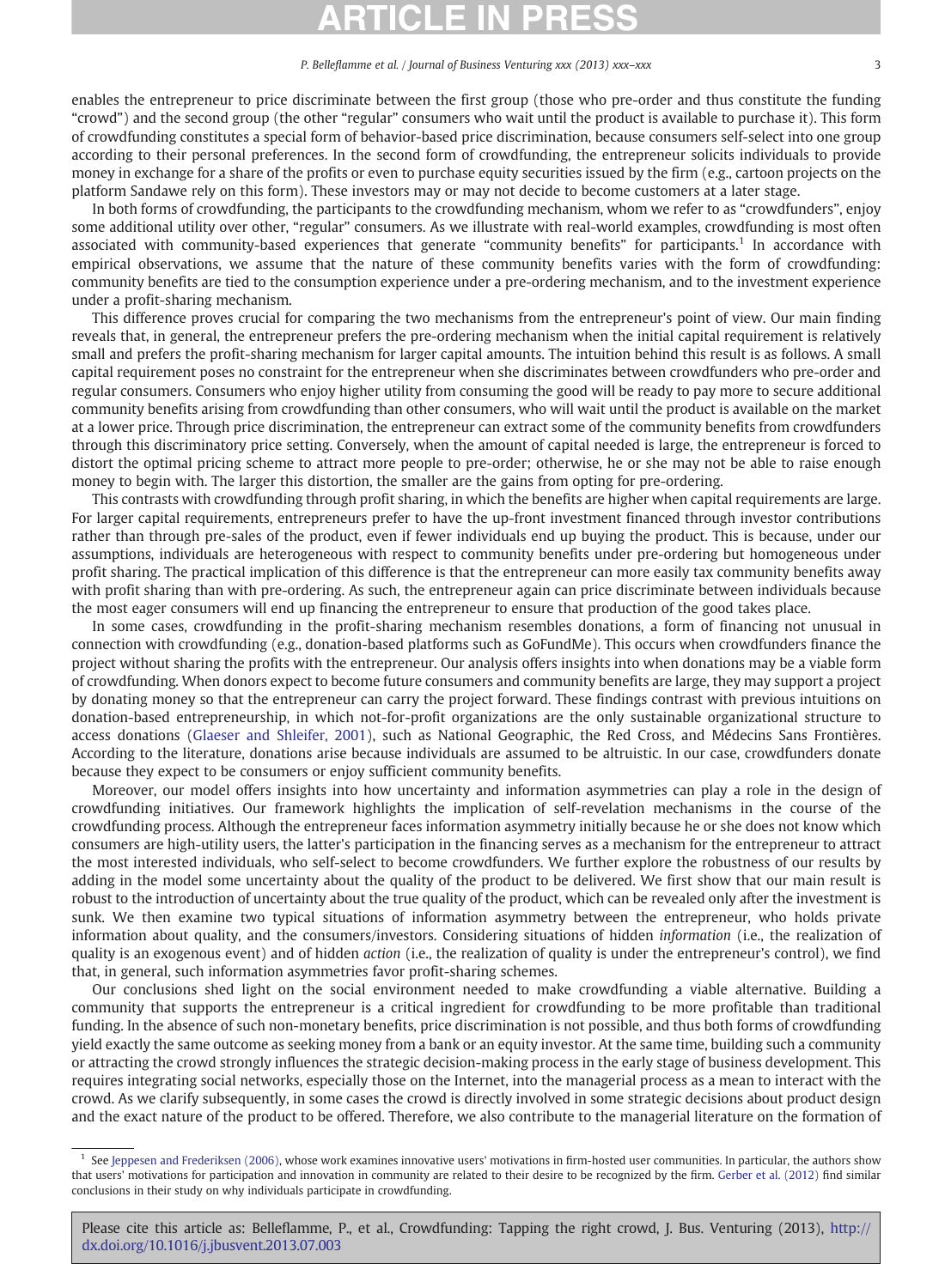strategic ties, which helps entrepreneurs obtain resources, either financial or with an innovative content (see, e.g., [Hallen and](#page-24-0) [Eisenhardt, 2012](#page-24-0)). Under crowdfunding, entrepreneurs form ties with the crowd for the strategic purpose of raising money. Regardless of the type of crowdfunding chosen (pre-ordering or profit sharing), ties formation with the crowd can be more critical for achieving superior outcomes in profit than traditional financing and for obtaining financing when traditional sources are not available.

We also complement the growing literature on the participation of firms in online communities. [Miller et al. \(2009\)](#page-24-0) show that firms can benefit by making some individuals promoters of their new products. In our context, we show that crowdfunding can generate advantages over traditional funding because price discrimination results in an expansion of the market. This may help certain types of entrepreneurs achieve strategic advantages for their subsequent development by attaining higher growth trajectory early.

The remainder of this article proceeds as follows. We first offer a definition of crowdfunding, discuss crowdfunding practices, and review related literature. We then present the model and discuss its results, extensions, and implications. Finally, we conclude with suggested topics for further research.<sup>2</sup>

# 3. What is crowdfunding?

Our objective in this section is to provide insights into the various crowdfunding practices. We first provide a general definition of crowdfunding. We then present selected crowdfunding initiatives. We close this section by providing a review of the related literature.

# 3.1. A definition

The concept of crowdfunding comes from the broader concept of crowdsourcing, which involves using the "crowd" to obtain ideas, feedback, and solutions to develop corporate activities.<sup>3</sup> [Kleemann et al. \(2008, p. 6\)](#page-24-0) state that "crowdsourcing takes place when a profit-oriented firm outsources specific tasks essential for the making or sale of its product to the general public (the crowd) in the form of an open call over the internet, with the intention of animating individuals to make a [voluntary] contribution to the firm's production process for free or for significantly less than that contribution is worth to the firm." Although this definition is a useful starting point, we provide several caveats and clarifications to transpose it to crowdfunding.

Although the use of the Internet to make an "open call" may be efficient for crowdsourcing in general, it can be problematic for crowdfunding, especially if it involves the offering of equity to the crowd. Indeed, general solicitation for equity offering is limited to publicly listed equity. Many countries also limit how many private investors a company can have (see [Griffin, 2012;](#page-24-0) [Schwienbacher and Larralde, 2012,](#page-24-0) for an extended discussion). This creates important legal limitations to crowdfunding initiatives, given that the input of the crowd is capital and not an idea or time. Therefore, most initiatives do not offer shares but provide other types of rewards, such as a product or membership. Others offer profit-sharing mechanisms in which the crowd receives a pre-specified fraction of profits from the sale of the product for their investment.

In addition, although web 2.0 has been a critical ingredient in the development of crowdfunding practices, it also differs from open-source practices ([Brabham, 2008; Fershtman and Gandal, 2011\)](#page-24-0). An important distinction is that in the case of open source, the resource belongs to the community, which can then exploit it on an individual basis (there is no restriction on who can use it); in the case of crowdfunding (and also crowdsourcing), the resource ultimately belongs to the firm, which is the only entity to use it. This distinction with open-source practices becomes even more evident when related to crowdfunding because capital cannot be shared. Unlike an idea or a software code, capital is not a public good, in the economic sense, that assumes non-rivalness and non-excludability.

Building on this discussion and in the spirit of [Kleemann et al. \(2008\),](#page-24-0) we offer the following, refined definition. Crowdfunding involves an open call, mostly through the Internet, for the provision of financial resources either in the form of donation or in exchange for the future product or some form of reward to support initiatives for specific purposes.

As mentioned previously, the promised reward can be monetary or non-monetary (e.g., recognition, voting rights). The latter encompasses many forms of crowdfunding practices. In this article, we focus on two dominant forms of crowdfunding initiatives: pre-ordering and profit sharing. According to a recent industry report ([Crowdsourcing.org, 2012\)](#page-24-0), these two types of crowdfunding currently prevails.4 We provide real-case examples of these two forms in the next section. Regarding the returns from crowdfunding, no empirical study exists so far (to the best of our knowledge). The only evidence comes from the dominant platform, Kickstarter, on which the success rate is approximately 48% (see [Mollick, forthcoming\)](#page-24-0). However, it is unclear whether other platforms share the same level of success.

 $2$  Developments of the model not given in the main text appear in the [Appendix A](#page-18-0).

<sup>3</sup> The term "crowdsourcing" was first used by Jeff Howe and Mark Robinson in the June 2006 issue of Wired Magazine ([Howe, 2008\)](#page-24-0).

<span id="page-3-0"></span><sup>4</sup> At the end of 2011, this report listed 348 crowdfunding platforms. In a reduced sample of platforms where information is available, 43% are based on either profit sharing or pre-ordering, 15% are equity based, 14% are lending based, and the remainder are donation based.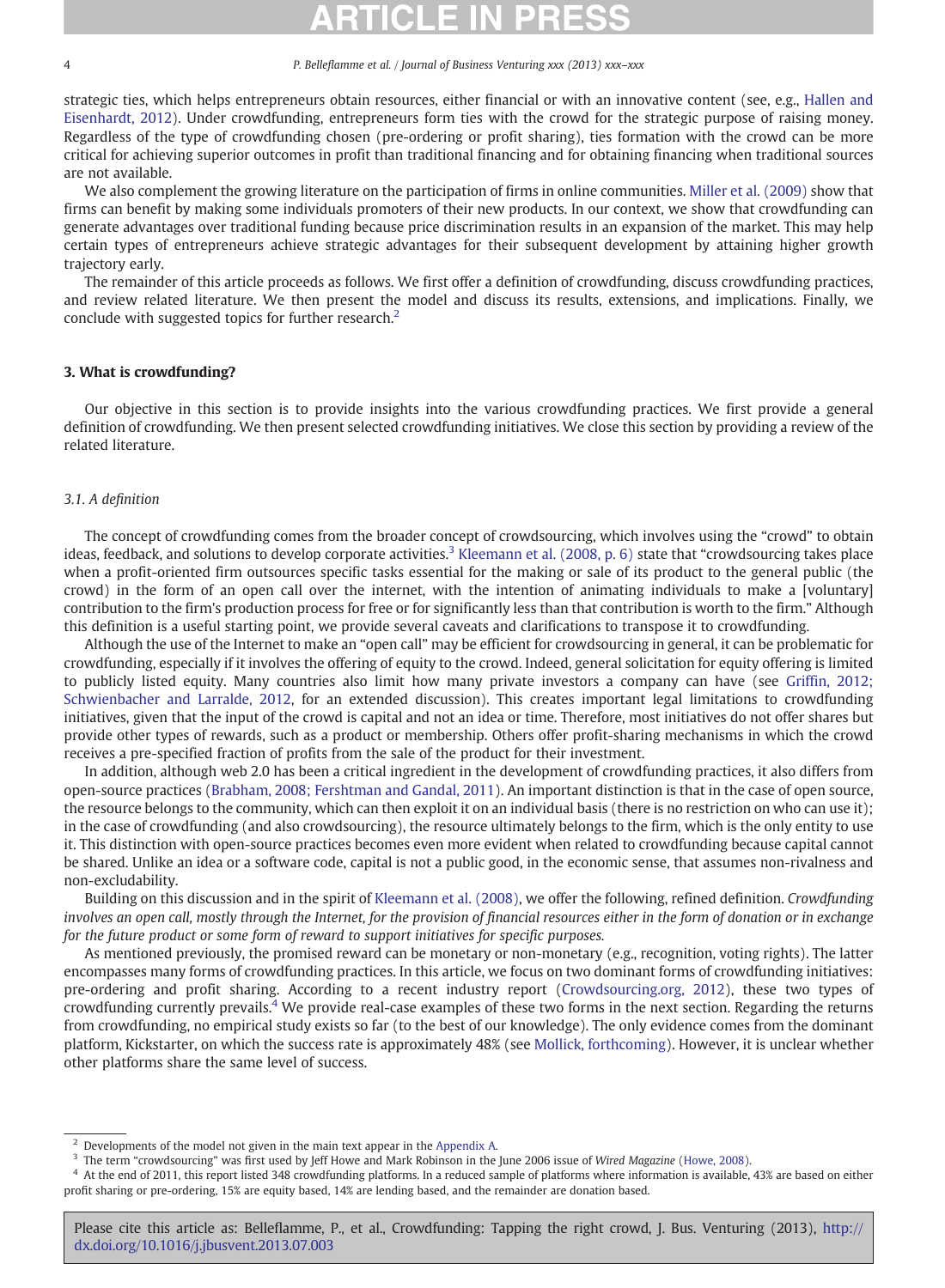# 3.2. Examples

We discuss common characteristics of crowdfunding initiatives in the light of selected cases. These initiatives may involve the financing of either a specific project or the early stage of a firm.

In 2005, the South African singer Verity Price launched the "Lucky Packet Project". To record her album without assistance of a record label, Price needed to advance an up-front investment of ZAR300,000.<sup>5</sup> To do so, she set up a website on which she asked people to pre-purchase her album at ZAR150 before she recorded it. In return from their contributions, she would compensate contributors with some form of non-monetary rewards, such as their name credited on her website, the possibility to vote on which songs were recorded, and the artwork and photography used for the album. In addition, 10% of sales would go to charities. Price managed to reach the threshold of ZAR300,000, with contributions from 2061 individuals. She then used the money to record her album. The album is now on the market and is sold at ZAR116.

Blender is a widely used three-dimensional animation software previously marketed and developed by Not a Number, an Amsterdam-based company. In 2002, disappointing sales along with the ongoing dot.com crisis posed serious threats to the continuing development of Blender. The Blender Foundation was then created to keep the software viable. The Blender Foundation launched a crowdfunding campaign to attempt to recover from financial distress and, ultimately, to open source Blender. The user community and customers made the funding possible and raised more than €100,000 within seven weeks. As a result of this crowdfunding campaign, the Blender Foundation continued developing and promoting Blender as a community-based open source project. In return, the crowdfunders derived consumption value from being part of the initiative.

The British crowdfunded film The Age of Stupid offered some of its profits to crowdfunders. Indeed, crowdfunders whose contribution exceeded £5000 received a pro-rata share in the net profits from the film. Altogether, 258 crowdfunders invested in the film.<sup>6</sup> The case of MyFootballClub (who own the football club Ebbsfleet United in the United Kingdom) is also noteworthy. The contribution of fans (a membership fee of  $E$ 35) allowed them to complete the takeover of the club and form a community with real decision power (members are involved in the management of the club through voting). The online community experience between investors allowed crowdfunders to enjoy additional benefits other than purely financial return from their investment.

Other examples of profit-sharing are Seedmatch and Sandawe. The first allows the crowd to invest in a financial vehicle that then buys shares in start-ups whose goal is to attract the crowd as equity investors. Several entrepreneurial firms have succeeded in launching their crowdfunding initiative on Seedmatch, often raising up to €100,000 within a few days from 80 to 160 individual investors. In addition to earning money on their investment, participants can interact with company founders and receive updated information on the firms' most recent developments, getting in return a feeling of belonging to a community of investors. In the case of Sandawe, the crowd can view a few pages of proposed comic books and decide to offer financing. For each project, Sandawe calculates a budget that is needed to support production and launching expenses (generally in the range between €35,000 and €55,000 for an album). A project is financed by Sandawe only when this budget is achieved. Crowdfunders participate directly in the benefits of the book project being financed without holding shares. They first receive 60% of net gains from sales until they have received their initial investment and then only 40% of any remaining net gains. This splitting rule applies to any income received from the commercialization of the album during the first five years. Because these crowdfunders are mostly comic book fans, they may enjoy non-monetary benefits insofar as they contributed to the realization of the book through their investment. Many entrepreneurial ventures in other industries have been financed in the same way and share similar characteristics, such as WiSEED (finance), Spot.us (journalism), and MediaNoMad (tourism).

In summary, in addition to the pre-ordering of the product or profit sharing, these cases highlight two characteristics: (1) the high willingness to pay of crowdfunders and (2) the presence of community benefits. First, it is common for consumers who pre-order the product to pay more than regular consumers, who wait until production takes place before purchasing directly. That is, crowdfunders usually have a high willingness to pay and are motivated by more than merely consuming the product. [Gerber et al.'s \(2012\)](#page-24-0) qualitative exploratory study provides additional supporting evidence. The authors show that crowdfunders, motivated to receive the product first along with a reward, tend to give higher amounts of money. Second, the crowd must identify themselves as such. Crowdfunders must feel that they are part of a community of "special" or "privileged" consumers/investors. This community enjoys benefits associated with either consumption or investment. Thus, consumers/ investors may self-select into this community, and entrepreneurs strive to ensure that consumers/investors enjoy such community benefits and build trust in the project. Moreover, [Gerber et al. \(2012, p. 1\)](#page-24-0) conclude that crowdfunding creates new social interactions that motivate the crowd to participate in the funding of projects, offering "feelings of connectedness to a community with similar interests and ideals" for crowdfunders.

Our analysis relies on the assumption that consumers differ in the utility they receive from consuming the good and the community benefits associated with crowdfunding participation. The idea that consumer preferences are heterogeneous in the economy is well recognized. For example, [Adner and Levinthal \(2001\)](#page-24-0) offer a demand-based explanation for technological changes in consumer products and, thus, technology life cycles, such that more "technologically satisfied" consumers (i.e., consumers who enjoy higher utility from technologically more advanced products) help motivate firms to innovate. Relatedly, [Bauer and Hein \(2006\)](#page-24-0) find

<sup>5</sup> At the current exchange rates (June 2013), ZAR (South African Rands) 300,000 equals approximately \$30,000 or €23,000.

 $6$  The percentage of net profits went from 0.05% to 1%. Individuals who could not raise the necessary cash themselves (i.e., £5000) could form syndicates by clubbing together. In this instance, one named individual bought the "share", and the different syndicate members signed a contract that formally detailed the investment agreement.

Please cite this article as: Belleflamme, P., et al., Crowdfunding: Tapping the right crowd, J. Bus. Venturing (2013), [http://](http://dx.doi.org/10.1016/j.jbusvent.2013.07.003) [dx.doi.org/10.1016/j.jbusvent.2013.07.003](http://dx.doi.org/10.1016/j.jbusvent.2013.07.003)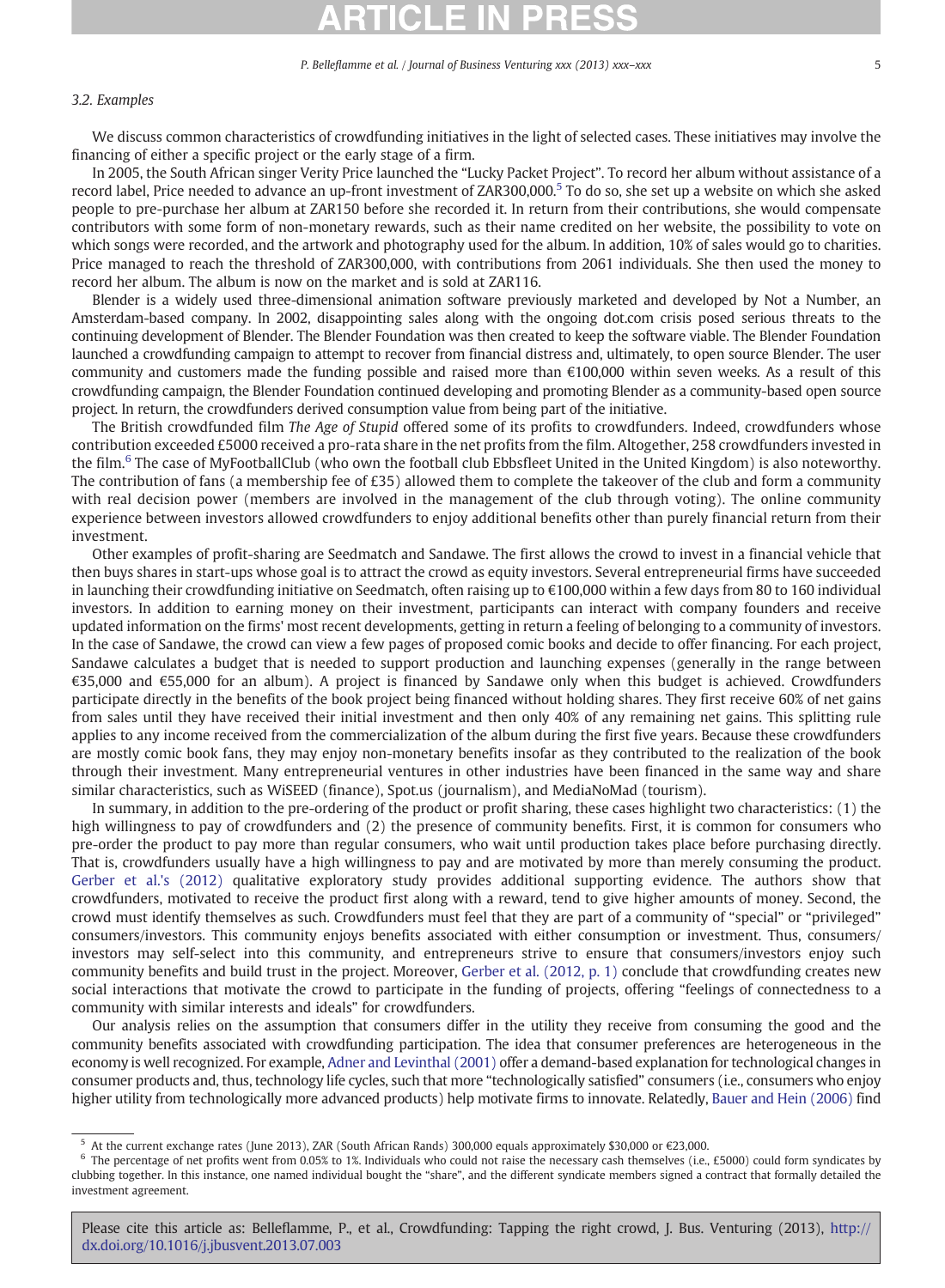that in the context of Internet banking technologies, consumers are heterogeneous in their perceived risks, which in turn determines which consumers will become early adopters of new technologies. Consistent with intuition, they find that younger consumers are more likely to be early adopters because they have greater risk tolerance. Closely related to crowdfunding, [Rishika et al. \(2013\)](#page-24-0) find that participation in and frequent interaction with companies through social media can influence consumer preferences. Some individuals are therefore more likely to become crowdfunders.

# 3.3. Literature on crowdfunding

Crowdfunding is a relatively new phenomenon, so it is no surprise that the related literature is only nascent. Here, we provide parallels with other sources of entrepreneurial finance to better understand the specificities of crowdfunding as a distinct form of finance. Taking crowdfunding from a purely financial perspective, we can make connections with bootstrap finance. This form of financing consists of using internal financing rather than traditional sources of external financing (e.g., bank loan, angel capital, venture capital). Several studies provide evidence of the different forms of internal sources that bootstrapping entrepreneurs use (see [Bhidé, 1992; Ebben and Johnson, 2006; Winborg and Landstrom, 2001](#page-24-0)). [Bhidé \(1992\)](#page-24-0) shows that even among the Inc. 500 companies in the United States, most started through bootstrapping. [Cosh et al. \(2009\)](#page-24-0) analyze other financing methods for start-ups and examine a broad range of financing alternatives. Neither of these studies, however, considers the "crowd" a possible alternative (regardless of whether it comprises potential consumers or of simply profit-driven individuals).

[Agrawal et al. \(2011\)](#page-24-0) focus on crowdfunding more specifically. They examine the geographic origin of consumers who invest on the SellaBand platform and observe that "the average distance between artist-entrepreneurs and investors is about 3000 miles, suggesting a reduced role for spatial proximity."<sup>7</sup> However, they establish that distance still plays a role insofar as "local investors invest relatively early, and they appear less responsive to decisions by other investors." [Mollick \(forthcoming\)](#page-24-0) also examines the geography of crowdfunding using data from Kickstarter to examine the determinants of success in crowdfunding ventures. Mollick uncovers "a strong geographic component to the nature of projects, with founders proposing projects that reflect the underlying cultural products of their geographic area."

[Kuppuswamy and Bayus \(2013\)](#page-24-0) also examine funded projects listed on Kickstarter and show that social information (i.e., other crowdfunders' funding decisions) plays a key role in the success of a project. [Ahlers et al. \(2012\)](#page-24-0) stress in turn the importance of information going from the entrepreneur to the crowd. Using Australian data, they analyze equity crowdfunding (i.e., crowdfunding involving equity issuance), presenting evidence that successful crowdfunding initiatives rely on credible signals, quality of the start-up, and sound information disclosure to the crowd.

When crowdfunding is associated with pre-ordering and price discrimination, literature on industrial organization provides useful insight. [Nocke et al. \(2011\)](#page-24-0) link product pre-ordering to price discrimination in a context of information asymmetry.<sup>8</sup> In this case, the true quality of the product is revealed later, so the firm must deal with consumers with different expected valuations of its forthcoming product. This induces consumers with the highest expected valuation to pre-order before the quality is known. Advance purchase then leads to price discounts, in contrast with our base setting that abstracts from information asymmetry (in a subsequent section, we extend our model to incorporate related issues). We can also compare our model of pre-ordering with models of behavior-based price discrimination.<sup>9</sup> One main difference with this literature is that crowdfunding requires that first-period profits be above some minimum level.

# 3.4. A unified model with two crowdfunding forms

We consider an entrepreneur who wants to launch a new product. A pre-condition to launch this product is to collect an amount of capital equal to K. For unmodeled reasons, the entrepreneur has not been successful in attracting sufficient external finance to cover this amount.<sup>10</sup> She therefore intends to "tap the crowd". We also consider projects that do not require the involvement of a professional investor, such as a business angel or venture capitalist. [Table 1](#page-6-0) summarizes the various variables used in what follows.

Because our focus is on the relative performance of two crowdfunding mechanisms, we simplify the modeling of the product market by assuming that (1) that the entrepreneur enjoys a monopoly position and (2) consumers know the characteristics of the products before purchase. The former assumption is not too restrictive because the examples given in the previous section suggest that crowdfunding initiatives mainly appear on niche markets (which can be approximated as local monopolies). In contrast, the latter assumption is more restrictive because anecdotal evidence suggests that entrepreneurs may use web-based

 $^7$  SellaBand is an online platform based in Amsterdam that helps musicians raise money to produce their album. SellaBand's business model is as follows. Artists can post songs (demos) on the platform; visitors to the site can then listen to the music for free and choose the artists they want to invest in; artists attempt to raise \$50,000 by selling "Parts" at \$10 each; during the fundraising stage, money is held in an escrow until the threshold of \$50,000 is reached. The \$50,000 is used to fund the artist's recording project; finally, investors (the "Believers") are compensated with 10% of the revenue from the album. SellaBand is the first website of this kind; followers are, for example, Akamusic in Belgium, ArtistShare in the United States, and MyMajorCompany in France.

<sup>&</sup>lt;sup>8</sup> Other studies have shown that advance-purchase discounts can arise in environments in which production capacity is limited or the aggregate level of demand is uncertain ([Dana, 1998, 1999, 2001; Gale and Holmes, 1992, 1993\)](#page-24-0).

 $9$  See [Armstrong \(2007\)](#page-24-0) or [Fudenberg and Villas-Boas \(2007\)](#page-24-0) for a review. See Bellefl[amme and Peitz \(2010, Section 10.3\)](#page-24-0) for a textbook treatment.

<sup>&</sup>lt;sup>10</sup> This assumption is consistent with empirical evidence that shows that entrepreneurs are limited in their access of regular sources of finance at their initial phases of development (see, e.g., [Carpenter and Petersen, 2002; Cassar, 2004\)](#page-24-0), notably because of their lack of a track record, agency costs, and transaction costs.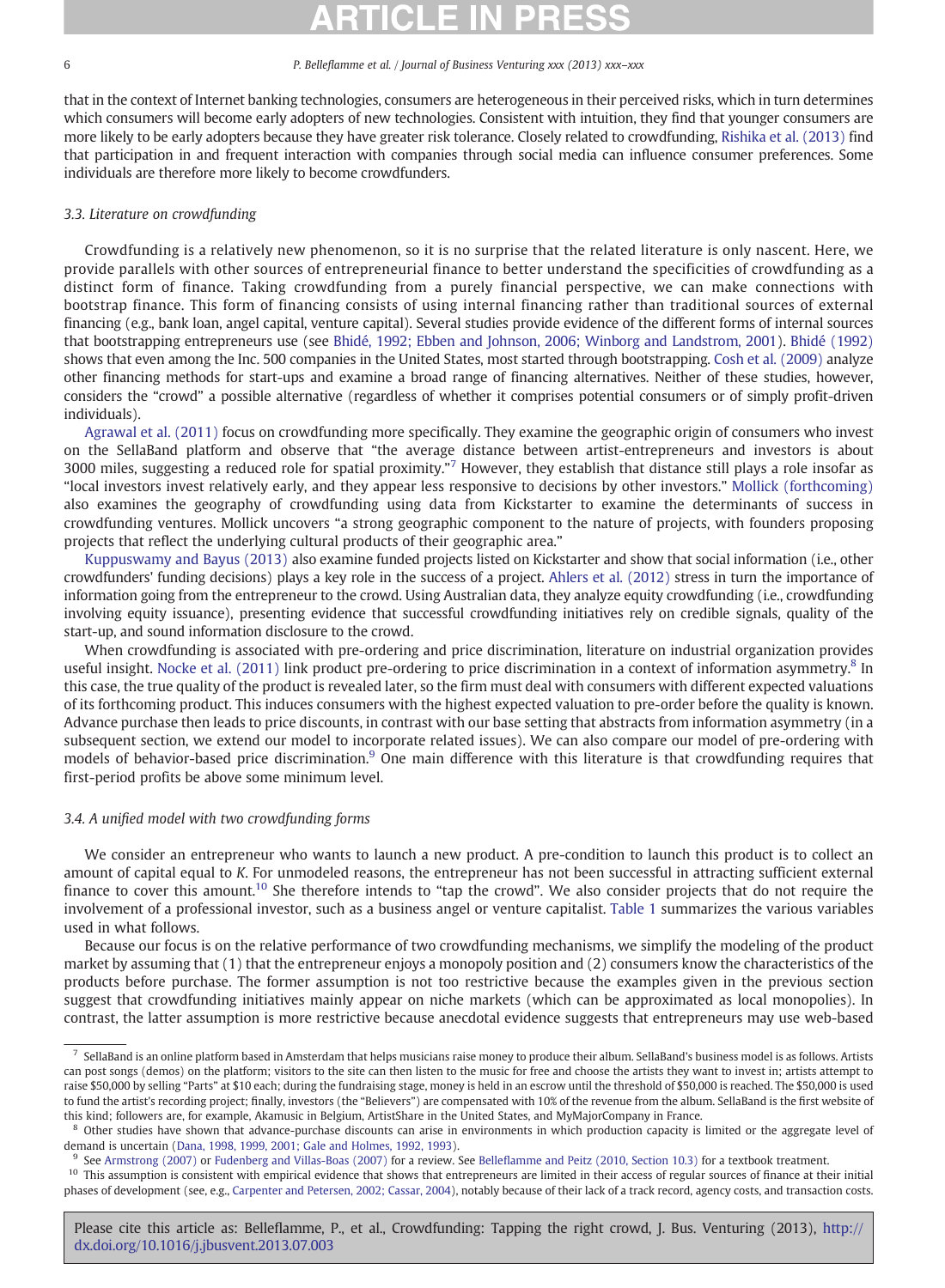# Table 1

Definition of variables.

| Variable                                           | Definition                                                                                                                                                                     |  |
|----------------------------------------------------|--------------------------------------------------------------------------------------------------------------------------------------------------------------------------------|--|
| К                                                  | Fixed amount of money needed to start production                                                                                                                               |  |
|                                                    | Baseline quality of the good (normalized to 1)                                                                                                                                 |  |
|                                                    | Marginal utility from increasing the quality of the good; we assume that this variable is distributed<br>uniformly between [0,1] for consumers                                 |  |
| $n_c$                                              | Number of crowdfunders                                                                                                                                                         |  |
| $\Pi$ , $\pi_1$ , $\pi_2$                          | Total profits of the entrepreneur ( $\Pi$ ), profits of the entrepreneur in the first period ( $\pi_1$ ) and second<br>period $(\pi_2)$ ; by definition, $\Pi = \pi_1 + \pi_2$ |  |
| Variables specific to the model of pre-ordering:   |                                                                                                                                                                                |  |
| $\sigma$                                           | Community benefits for crowdfunders ( <i>i.e.</i> , pre-ordering consumers)                                                                                                    |  |
| $p_c$ , $p_r$                                      | Price charged to the crowdfunders $(p_c)$ and regular consumers $(p_r)$ ; one benchmark is the price                                                                           |  |
|                                                    | charged to consumers under traditional funding, which we denote by $p_u$                                                                                                       |  |
| Variables specific to the model of profit sharing: |                                                                                                                                                                                |  |
| Σ                                                  | Community benefits for crowdfunders (i.e., participating investors)                                                                                                            |  |
| $\alpha$                                           | Share of profits that the entrepreneur will distribute to crowdfunders (with $0 \le \alpha < 1$ )                                                                              |  |
|                                                    | Price charged to consumers in the second period (here, the same price is charged to all consumers)                                                                             |  |

crowdfunding to reveal information about the product and, thus, alleviate the experience good problem.<sup>11</sup> We choose to ignore this possibility in this section, but we extend the model to uncertainty and asymmetric information in [Section 4.](#page-12-0)

The "crowd" that the entrepreneur can solicit for financing her project contains a unit mass of individuals. These individuals are identified as  $\theta$ , with  $\theta$  uniformly distributed on [0,1] and have unit demand (they buy one or zero unit of the product). An individual of type  $\theta$  derives surplus  $U = \theta s - p$  when consuming a product of quality s sold at price p. The parameter  $\theta$  is a taste parameter that measures the marginal utility of an increase in product quality.<sup>12</sup> Here, we take quality s as given and known by all parties (but we relax this assumption in [Section 4\)](#page-12-0).

To induce some consumers to finance the initial capital, the entrepreneur can choose between two crowdfunding mechanisms: she can either invite consumers to pre-order the product or ask them to advance a fixed amount of money in exchange for a share of future profits. In both cases, we assume that the crowdfunders enjoy some additional utility. As mentioned previously, entrepreneurs resorting to crowdfunding use the Internet to interact with funders, to provide them with so-called community benefits.

However, we assume that the nature of these community benefits differ in the two cases. When crowdfunding comes from pre-ordering, community benefits stem directly from the consumption experience. For example, in Verity Price's case, crowdfunders could vote on which songs were on the album and what artwork was used; in the case of Blender Foundation, crowdfunders enjoyed being part of user groups that made open source of the software possible. We model these community benefits by assuming that crowdfunders perceive an increase in the product quality. Community benefits therefore increase the crowdfunders' utility in proportion to their taste parameter: a consumer who values the product will also value the enhanced consumption experience that crowdfunding provides.

In contrast, when crowdfunding comes from profit sharing, community benefits are related more to investment than to consumption. Participating in crowdfunding is through investment, and the crowd can support the firm without necessarily becoming a consumer. Crowdfunders enjoy an increase in utility because they value the feeling of belonging to a group of "special" or "privileged" individuals (individuals who contributed to the very existence of the product). As mentioned previously, Seedmatch organizes meetings between crowdfunders and founders of the funded companies. Here, community benefits do not depend on the identity of the consumers: all crowdfunders enjoy the same increase in utility, regardless of their taste parameter. We summarize our assumptions as follows:

Assumption 1. With crowdfunding, the entrepreneur creates community benefits that increase, in a separable way, the utility of crowdfunders. When crowdfunding comes from pre-ordering, crowdfunders perceive the quality of the product as equal to  $s + \sigma$ , with  $\sigma > 0$ ; thus, the additional utility for a crowdfunder of type  $\theta$  is  $\theta\sigma$ . When crowdfunding comes from profit sharing, the additional utility for any crowdfunder is  $\Sigma > 0$ .<sup>13</sup>

<sup>&</sup>lt;sup>11</sup> [Nelson \(1970\)](#page-24-0) contrasts experience goods (whose value can only be ascertained by consuming them) with search goods (whose characteristics and features are easily evaluated before purchase).

<sup>&</sup>lt;sup>12</sup> This problem was initially examined by [Mussa and Rosen \(1978\)](#page-24-0).

<span id="page-6-0"></span><sup>&</sup>lt;sup>13</sup> Arguably, individuals are also likely to have different valuations for the community benefits generated by the profit-sharing mechanism. Our formulation may thus seem restrictive. However, what matters in our analysis is how individuals compare community benefits across the two mechanisms. That is, we focus on  $\theta\sigma$  –  $\Sigma$ . This difference is a function of the parameter  $\theta$  and therefore varies across individuals. So, crucial to our setting is that individuals are heterogeneous in the way they value the difference between the community benefits in the two mechanisms. Therefore, adding another source of heterogeneity in the profitsharing mechanism would only muddle the analysis without bringing extra insights. Moreover, our approach is consistent with the assumption that investors differ in their value of Σ but that the heterogeneity across Σ is uncorrelated with the level of product quality s.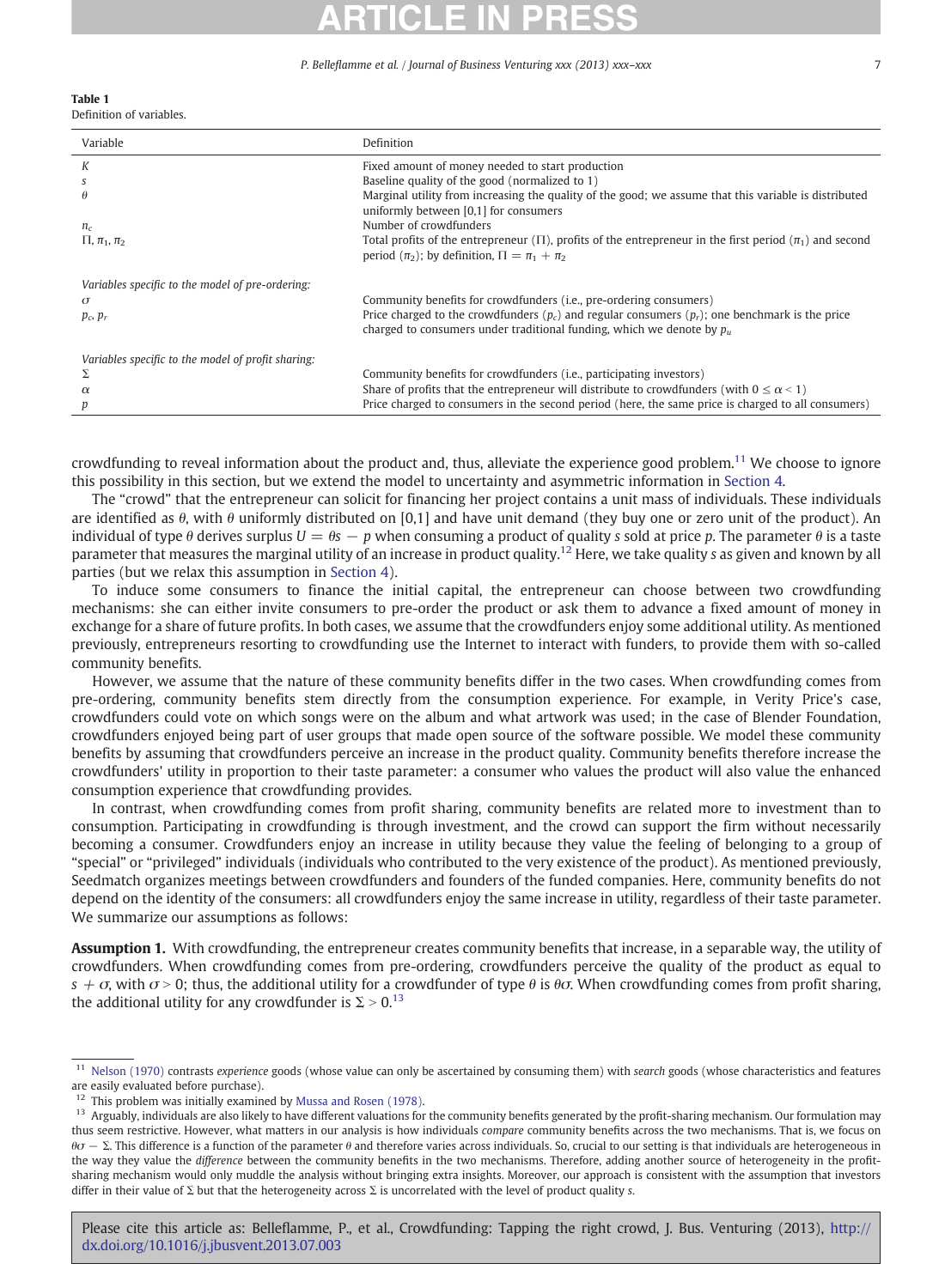We next consider the two crowdfunding mechanisms in turn. We then proceed to compare them, taking the point of view of the entrepreneur.

# 3.5. Crowdfunding and pre-ordering

In this section, we focus on crowdfunding experiences in which the enterpriser invites consumers to pre-order the product. To launch production, the amount the entrepreneur collects through pre-ordering must cover the required capital K. Because the consumers who pre-order have a high willingness to pay for the product, they will tend to constitute the bulk of the "crowd". However, an entrepreneur is usually unable to identify these consumers. The entrepreneur must then use some self-selecting device to induce high-paying consumers to reveal themselves. The kind of community experience the web-based crowdfunding offers may be the means by which the entrepreneur enhances the perceived quality of the product. In this sense, crowdfunding is a special form of behavior-based price discrimination.

The timing of the game is as follows (see [Fig. 1\)](#page-8-0): In the first period, the entrepreneur sets the pre-ordering price  $p_c$  (with subscript c for "crowdfunders"), and consumers decide whether to pre-order at that price. Let  $n_c$  denote the mass of crowdfunders (i.e., of consumers who decide to pre-order). If  $n_c p_c \le K$ , insufficient capital is collected and the game stops. The crowd then receives its money back. Otherwise, if  $n_c p_c \geq K$ , the game moves to the second period in which the entrepreneur sets  $p_r$ , the price for consumers who did not pre-order in period 1 (with subscript r for "regular consumers"). These consumers then decide to buy or not (observing all the previous steps). Note that this timing assumes that the entrepreneur is not able to commit to the second-period price  $p_r$  in period 1. This seems reasonable because the very existence of the product is itself uncertain in period 1.<br><sup>14</sup> Utilities and profits accrue at the end of period 2. Without loss of generality, We solve the game backward for its subgame-perfect Nash equilibrium.<sup>15</sup>

**Period 2.** Suppose that  $n_c \in (0,1)$  consumers pre-ordered in period 1 and that  $n_c p_c \ge K$ . Then, the indifferent consumer between pre-ordering and not can be identified by a taste parameter  $\theta_c = 1 - n_c$ . Consumers who can potentially buy the product at period 2 are such that  $\theta \in [0,\theta_c]$ . Facing  $p_r$ , they buy iff  $\theta - p_r \ge 0$ , or  $\theta \ge p_r \equiv \theta_r$ . Thus, assuming for simplicity zero marginal cost of production,<sup>16</sup> the entrepreneur faces the following program at period 2:  $max_p p_r(\theta_c-p_r)$ . The optimal price and second-period profit are easily identified as  $p_{r}(\theta_c)=\theta_c/2$  and  $\pi_2(\theta_c)=\theta_c^2/4.$ 

**Period 1.** The indifferent consumer between pre-ordering and not is identified by  $\theta_c$ , such that  $\theta_c(1 + \sigma) - p_c = \theta_c - p_r$  or  $\theta_c = (p_c - p_r)/\sigma$ . In period 1, consumers observe the value of  $p_c$  and can anticipate that the entrepreneur will set the value of  $p_r$  in period 2, which we derived previously. Thus, we have the following:

$$
\theta_c = \frac{1}{\sigma} \left( p_c - \frac{\theta_c}{2} \right) \Longleftrightarrow \theta_c = \frac{2p_c}{1 + 2\sigma}.
$$

We can then write the entrepreneur's maximization program in period 1 as

$$
\max_{p_c} p_c \left(1 - \frac{2p_c}{1+2\sigma}\right) + \frac{1}{4} \left(\frac{2p_c}{1+2\sigma}\right)^2,
$$

under the following constraints

$$
\pi_1 \equiv p_c \left(1 - \frac{2p_c}{1 + 2\sigma}\right) \ge K, \text{ and } 0 \le \frac{2p_c}{1 + 2\sigma} \le 1.
$$

The unconstrained optimum is given by the first-order condition:

$$
p_c^* = \frac{(1+2\sigma)^2}{2(1+4\sigma)}.\tag{1}
$$

<sup>&</sup>lt;sup>14</sup> As we describe subsequently, the ability to commit or not to the period 2 price proves crucial when comparing the two crowdfunding mechanisms.

<sup>&</sup>lt;sup>15</sup> In principle, we could include more than one price for crowdfunders, each with a different level of community benefits. The entrepreneur could vary the level of community benefits (as done in many projects on Kickstarter) by offering different types of rewards (e.g., a T-shirt only for crowdfunders who pay a lower price and a T-shirt and a telephone call for those paying a higher price). This would complicate the model resolution without adding new insights. We can easily conjecture that a wider menu of options would allow the entrepreneur to extract more consumer surplus. However, the cost of administering a wider set of options (and the possible confusion that it induces for consumers) should also be factored in. Thus, it is not clear a priori whether including more options would extend the profitability of the pre-ordering scheme or not.

<span id="page-7-0"></span> $16$  In this linear model, we make this assumption without loss of generality. Prices can simply be reinterpreted as markups above a constant marginal cost.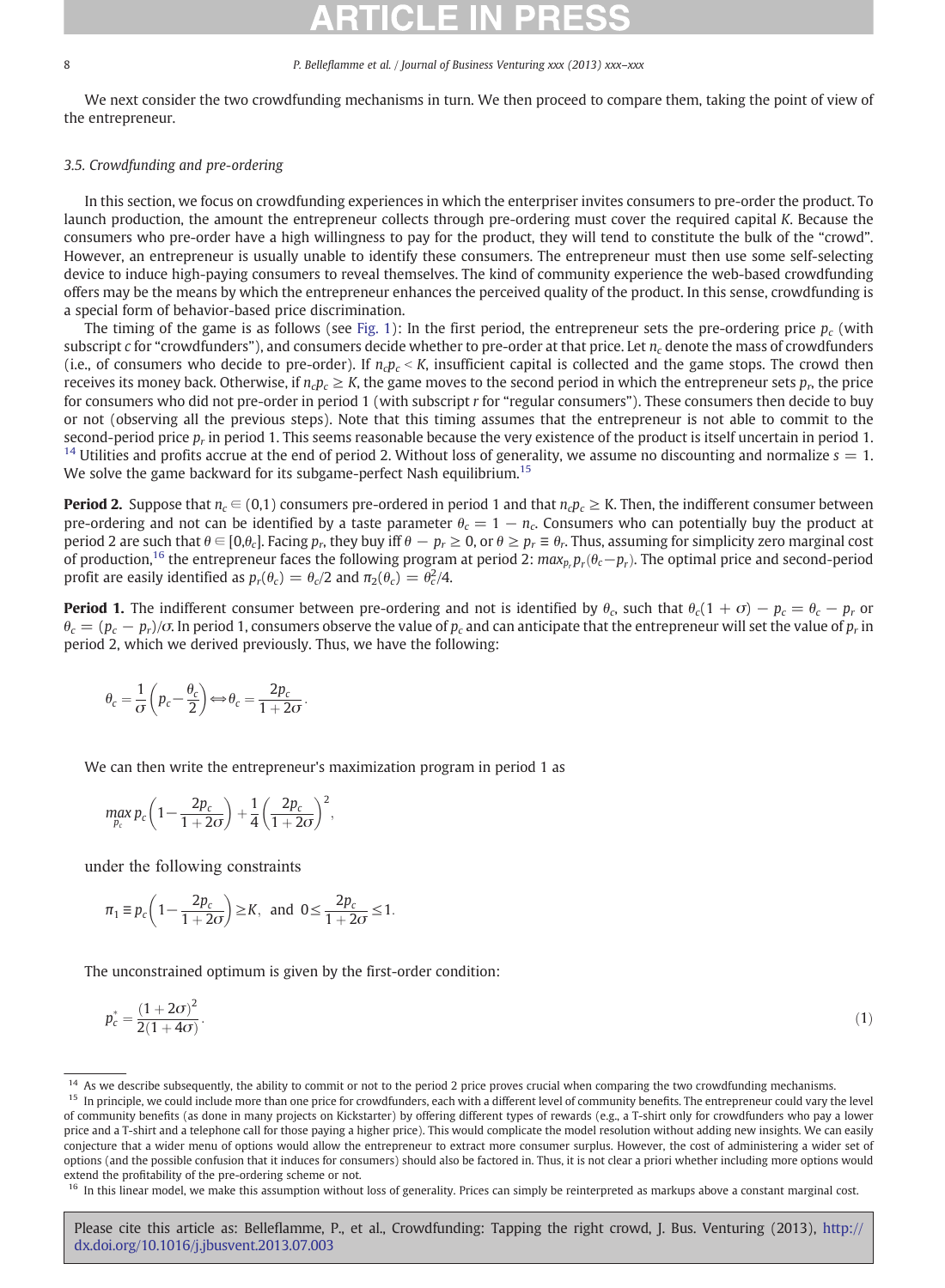

(\* If pre-sales are sufficient)

Fig. 1. Timeline under pre-ordering scheme.

The first constraint is satisfied if  $\pi_1 \geq K$ , which we can rewrite as

$$
K \leq \frac{\sigma (1 + 2\sigma)^2}{(1 + 4\sigma)^2} \equiv \overline{K}.
$$

For the second set of constraints, we compute  $\theta_c^* = 2p_c^*/(1 + 2\sigma) = (1 + 2\sigma)/(1 + 4\sigma)$ . This value is clearly positive and smaller than unity; the second set of constraints is thus satisfied.

# 3.5.1. Unconstrained case

If  $K$   $\le$   $\overline{K}$ , we can use the values of  $p_c^*$  and  $\theta_c^*$  to compute, respectively, the optimal profit in period  $1$   $(\pi_1^*)$  and that in period 2  $(\pi_2^*)$ , to derive the total profit at the unconstrained optimum:

$$
\Pi^* = \pi_1^* + \pi_2^* - K = \frac{(1+2\sigma)^2}{4(1+4\sigma)} - K.
$$

Before considering the constrained case, it is useful to compare the results in the unconstrained case to two benchmarks. First, regarding the effect of price discrimination, we can compare prices  $p_c^*$  and  $p_r^*$  with the uniform price that the entrepreneur would set were she not able to price discriminate. If we denote this uniform price by  $p_u$ , the indifferent consumer would be such that  $\theta - p_u = 0$ . The entrepreneur would then choose  $p_u$  to maximize  $p_u(1 - p_u)$ . Consequently, the entrepreneur would set  $p_u = 1/2$ 2, all consumers with  $\theta \geq 1/2$  would purchase the product, and gross profits would be equal to 1/4.

Comparing the pre-ordering scheme with uniform pricing, we confirm that crowdfunders pay a larger price while regular consumers buy the product at a discount:

$$
p_r^* = \frac{1}{2} - \frac{\sigma}{1 + 4\sigma} \langle p_u = \frac{1}{2} \langle p_c^* = \frac{1}{2} + \frac{\sigma^2}{1 + 4\sigma}.
$$

The pre-ordering scheme also expands the market: the marginal consumer is indeed identified by  $\theta_r^* = (1 + 2\sigma)/2$  $(2(1 + 4\sigma)) < 1/2$ . Taken together, we observe that the pre-ordering scheme allows the entrepreneur to increase profits with respect to uniform pricing:

$$
\Pi^* = \frac{(1+2\sigma)^2}{4(1+4\sigma)} - K = \frac{1}{4} + \frac{\sigma^2}{1+4\sigma} - K > \frac{1}{4} - K.
$$

A second benchmark is the case in which the entrepreneur is able to commit in period 1 to the price that prevails in period 2. The entrepreneur's maximization program in period 1 would then be given by

$$
\max_{p_c,p_r}\Big(1-\frac{p_c-p_r}{\sigma}\Big)p_c+\Big(\frac{p_c-p_r}{\sigma}-p_r\Big)p_r\quad \text{s.t. } 1\geq \frac{p_c-p_r}{\sigma}\geq p_r\geq 0.
$$

We confirm that the optimal prices would then be  $p_c = (1 + \sigma)/2$  and  $p_r = 1/2$ . At these prices,  $(p_c - p_r)/\sigma = p_r$ , meaning that no individual finds it profitable to buy the product in period 2 (thus forgoing the community benefits  $\sigma$ ). In other words, when the entrepreneur can commit to the period 2 price, she optimally chooses not to open the market in period  $2^{17}$  She then only attracts crowdfunders, who are willing to pay  $\theta(1 + \sigma)$  for the product. We compute the corresponding profit as  $(1 + \sigma)$ /  $4 - K$ , which we easily show to be larger than  $\Pi^*$ . This result, that the entrepreneur is hurt by her inability to commit to future prices, also occurs in settings with durable goods or with behavior-based price discrimination.

<span id="page-8-0"></span><sup>&</sup>lt;sup>17</sup> This is a standard result for second-degree price discrimination. [Salant \(1989\)](#page-24-0) shows that when utilities and costs are linear, a monopolist prefers to offer a single version of its product, thus refraining from price discrimination.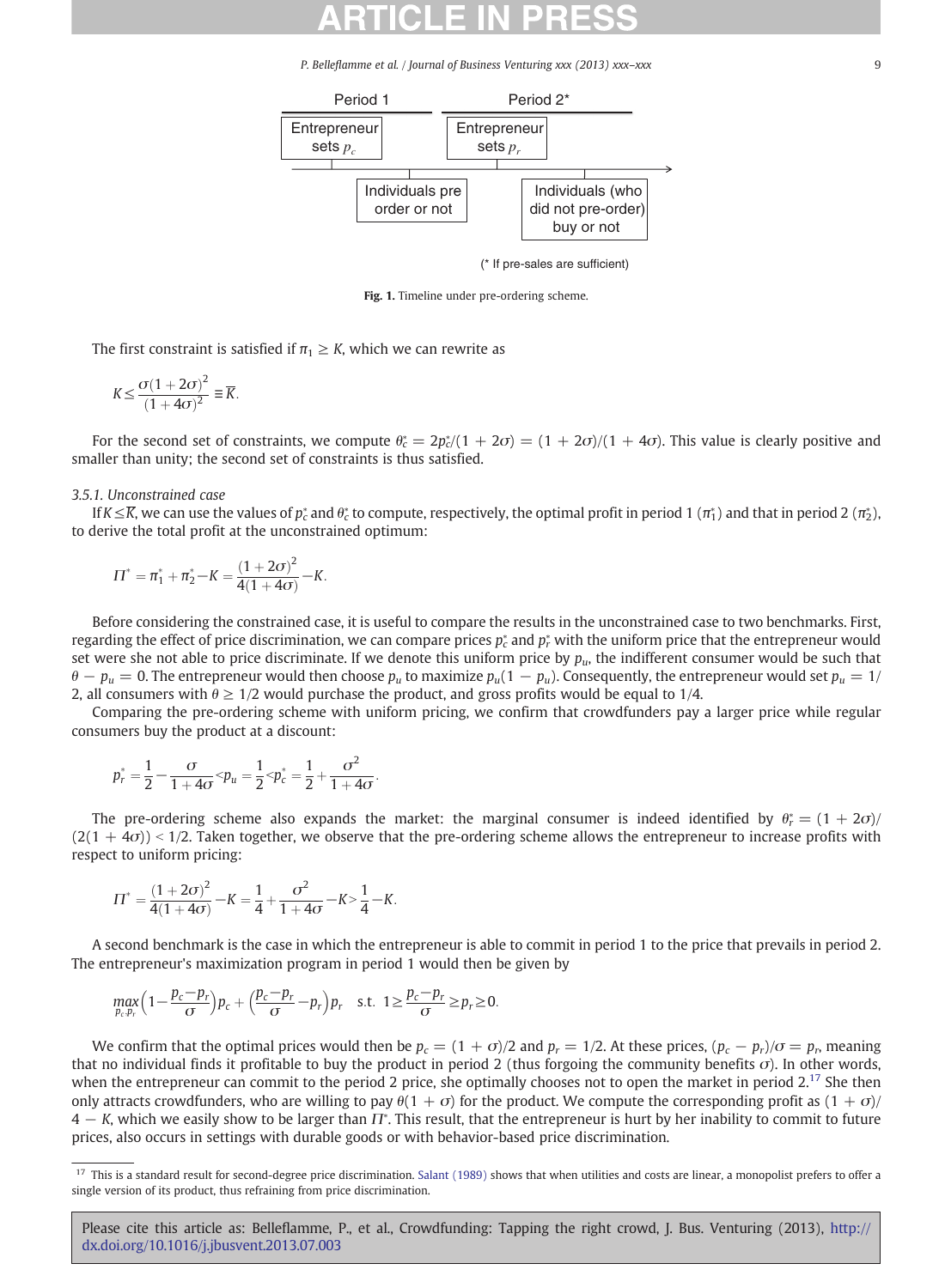# 3.5.2. Constrained case

If  $K \ge \overline{K}$ , the unconstrained optimal price and number of crowdfunders are insufficient to cover the capital requirement. Then, we compute  $p_c$  as the solution to  $\pi_1 = K$ ; that is,

$$
p_c\left(1-\frac{2p_c}{1+2\sigma}\right)=K\!\Leftrightarrow\!2p_c^2-(1+2\sigma)p_c+(1+2\sigma)K=0.
$$

For this polynomial to have real roots, we need  $K<(1+2\sigma)/8\equiv \hat{K}$ . In other words, there is a threshold for the initial capital requirement above which the entrepreneur is unable to finance her venture through crowdfunding and pre-ordering.<sup>18</sup>

If K< $\hat{K}$ , the two roots are such that  $0 < p_c^- < p_c^+ < (1 + 2\sigma)/2$ , which ensures that  $0 < \theta_c < 1$ . Although both prices achieve the required profit in the first period, the entrepreneur prefers the largest price because the second-period profit increases with  $p_c$ . Thus, the firm sets

$$
\overline{p}_c = \frac{1}{4} \Big( 1 + 2\sigma + \sqrt{(1+2\sigma)(1+2\sigma-8K)} \Big).
$$

Comparing the latter value with the unconstrained price given in Eq. [\(1\),](#page-7-0) we can confirm that K>K means that  $\overline{p}_c$ <p $^*_c$ . That is, the entrepreneur is constrained to charge a lower price to crowdfunders. She therefore compensates by attracting more of them: the size of the population of crowdfunders increases with the amount that must be funded.

It follows that  $\overline{n}_1 = K$ , and we compute  $\overline{n}_2$  (which is equal to the total profit  $\overline{\Pi}$ ) as

$$
\overline{\Pi} = \overline{n}_2 = \left(\frac{\overline{p}_c}{1+2\sigma}\right)^2 = \frac{1}{16}\left(1+\sqrt{\frac{8}{1+2\sigma}\left(\widehat{K}-K\right)}\right)^2.
$$

Note that  $\overline{\Pi}$  decreases with K. The smallest profit is reached for  $K = \widehat{K}$  (i.e., the largest amount of capital that can be financed through pre-ordering):  $\overline{\Pi} = 1/16$ . For  $\sigma < 1/4$ , the entrepreneur would then prefer to sell the good at the uniform price  $p_u$  and make a profit equal to  $1/4-\hat{K}$ . This illustrates the ins and outs of crowdfunding based on pre-ordering compared with more traditional funding sources. On the one hand, crowdfunding has the advantage of offering an enhanced experience to some consumers and, thereby, of allowing the entrepreneur to practice a form of behavior-based price discrimination, which can increase profits by extracting a larger share of consumer surplus. On the other hand, the disadvantage is that the entrepreneur is constrained in the first period by the amount of capital she needs to raise. This distorts the entrepreneur's price discrimination strategy. The larger this amount, the larger is the number of consumers the entrepreneur must attrack to cover it, which eventually reduces the profitability of the pre-ordering scheme.

With these results, we can state the following lemma:

Lemma 1. The entrepreneur's profit under crowdfunding/pre-ordering is equal to

$$
\Pi_p = \begin{cases}\n\frac{1}{4} + \frac{\sigma^2}{1 + 4\sigma} - K & \text{for } K \leq \overline{K} ,\\
\frac{1}{16} \left(1 + \sqrt{\frac{8}{1 + 2\sigma} (\hat{K} - K)}\right)^2 & \text{for } \overline{K} \leq K < \hat{K},\\
0 & \text{for } \hat{K} \leq K,\\
\frac{\sigma (1 + 2\sigma)^2}{(1 + 4\sigma)^2} & \text{and } \hat{K} = \frac{1 + 2\sigma}{8}.\n\end{cases}
$$

 $(2)$ 

It is intuitive, and clear from expression [\(2\),](#page-9-0) that the entrepreneur's profit decreases with the amount of capital to be raised  $(K)$ . We can also readily confirm that the profit increases with the magnitude of the community benefits  $(\sigma)$ . This occurs for two reasons: First, an increase in σ raises the surplus of crowdfunders, which the entrepreneur can partially capture. Second, the constraint imposed by the capital requirement becomes relatively less stringent as  $\sigma$  increases: the difference  $K-\overline{K}$  is a decreasing function of  $\sigma$ .

<span id="page-9-0"></span><sup>&</sup>lt;sup>18</sup> Recall that we simplified the model using several normalizations. In addition to the quality of the product, s, which we set equal to 1, we normalized the mass of consumers and the maximum willingness to pay for the product (the upper bound on the distribution of  $θ$ ) to unity. More generally, we could set the mass of consumers equal to M, and the maximum willingness to pay to T. In this more general model, we can easily confirm that all the thresholds on K would be multiplied by M and T (and would increase, non-linearly, with s). Thus, in our simplified model, the maximum amount of capital that the entrepreneur can raise through crowdfunding is relative to the size of the product market (measured by the parameters s, M, and T, which are all set equal to 1 here).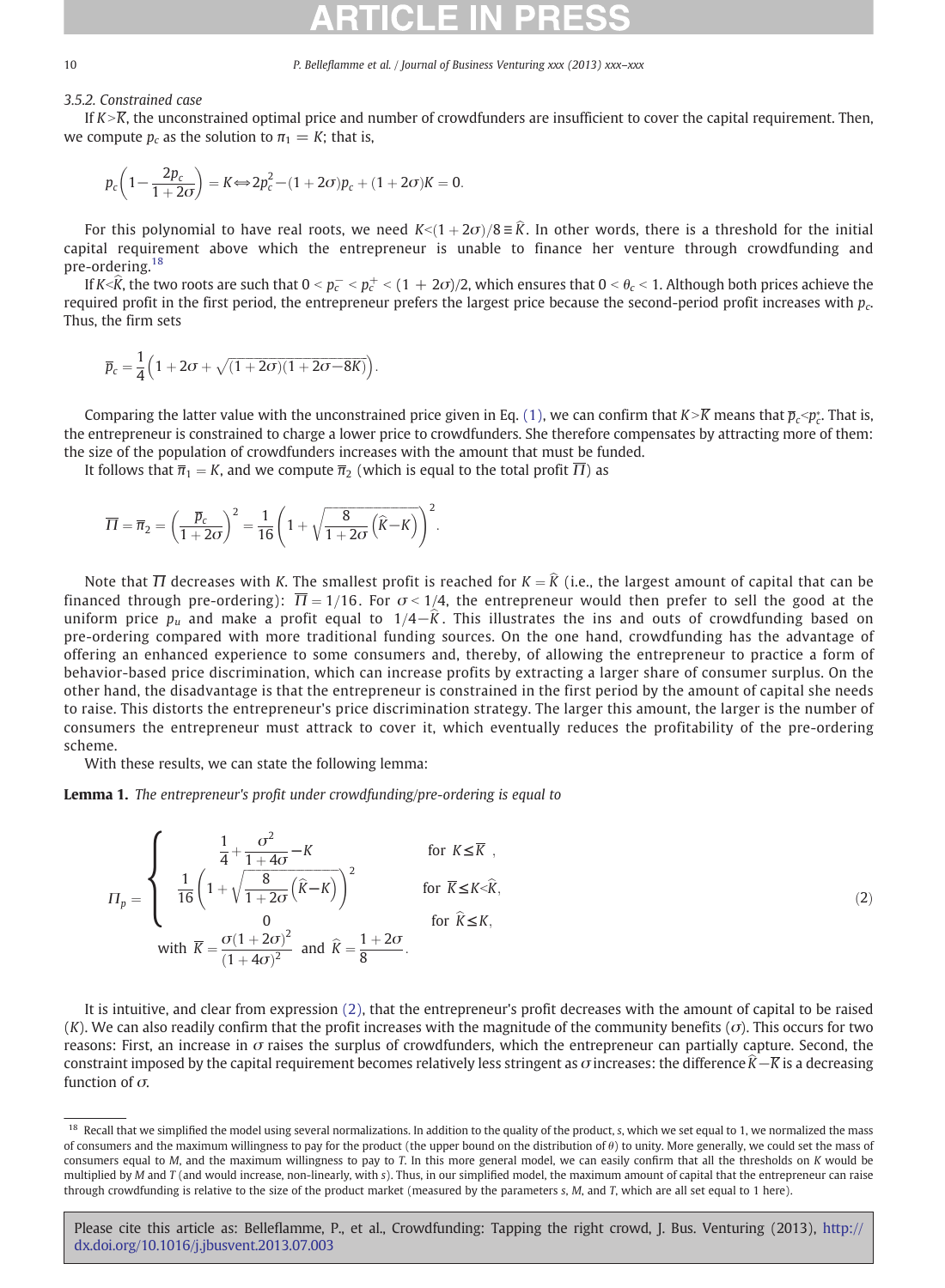# 3.6. Crowdfunding and profit sharing

We now examine a different crowdfunding mechanism in which consumers provide money to the entrepreneur in exchange for a share of the profits. In this case, financing and consumption decisions are not automatically related: individuals may decide to invest but not consume, or vice versa. As explained previously, crowdfunders still enjoy some extra utility from participating in the crowdfunding mechanism, but these community benefits are now detached from the consumption of the product. In particular, crowdfunders enjoy benefits through their investments decisions and thus see their utility increased by  $\Sigma$  regardless of their taste for product quality.

The timing of the game is now as follows (see [Fig. 2\)](#page-10-0): In period 1, the entrepreneur sets the share  $\alpha$  of the profits she will distribute to crowdfunders (with  $0 \le \alpha < 1$ ); consumers decide then whether to become crowdfunders or not. In period 2, the entrepreneur sets the price of the product, and consumers decide whether to buy the product or not. As in the previous section, we assume that utilities and profits accrue at the end of period 2 and that there is no discounting. We solve the game backward for its subgame-perfect Nash equilibrium.

Period 2. With this crowdfunding mechanism, the investment decision no longer affects the consumers' valuation of the product, because  $\Sigma$  is linked to investment and not consumption. The entrepreneur's maximization problem in period 2 is therefore the uniform-pricing problem that we described previously. Recall that the demand function is simply  $D(p)=1 - p$ . Thus, the profit-maximization price is  $p = 1/2$ , and the corresponding profit is  $\pi = 1/4$ . At price  $p = 1/2$ , consumers with  $\theta \in [1/2, 1]$  buy the product, and consumers with  $\theta \in [0, 1/2]$  do not buy.

Note that under the profit-sharing mechanism, the entrepreneur no longer faces the commitment problem we identified under the pre-ordering mechanism. Here, it is clear for all individuals from the outset that the product market will only be open in period 2.

Period 1. To determine whether consumers are willing to invest or not, we need to distinguish between those who decide to buy the product in period 2 c consumers with  $\theta \in [1/2, 1]$ , the incentive constraint for investing is

$$
\theta - \frac{1}{2} + \frac{\alpha}{n_c} \frac{1}{4} - \frac{K}{n_c} + \Sigma \ge 0.
$$

On the left-hand side, the first two terms are the net utility from consuming the product, the third term is the share of profits that the crowdfunder receives (where  $n_c$  denotes the number of crowdfunders), the fourth term is the money that the crowdfunder is asked to pay to the entrepreneur (which decreases with the number of crowdfunders because the capital requirement K can be split among a larger crowd), and the fifth term is the community benefits that accrue to crowdfunders. We set the outside option, on the right-hand side, to zero. This corresponds to the idea that consumers form the belief that if they do not invest, the product will not be launched; in other words, all investors assume that they are pivotal. As we will discuss subsequently, such beliefs are consistent because the entrepreneur will always choose the value of  $\alpha$ , which restricts the number of individuals  $n<sub>c</sub>$  in such a way that their participation is needed to raise the amount K. Therefore, every individual becomes pivotal. In equilibrium, the selected individuals are those with the highest  $\theta$ .

We can then identify the marginal investor as the consumer for whom the previous equation holds with equality:

$$
\theta_i = \frac{1}{2} - \left(\frac{\alpha}{n_c} \frac{1}{4} - \frac{K}{n_c} + \Sigma\right).
$$
\n(3)

<span id="page-10-0"></span>We note that  $\theta_i > 1/2$  if and only if the net utility from investing is negative:  $\frac{\alpha 1}{n_c 4} - \frac{K}{n_c} + \Sigma < 0$ .



Fig. 2. Timeline under profit-sharing scheme.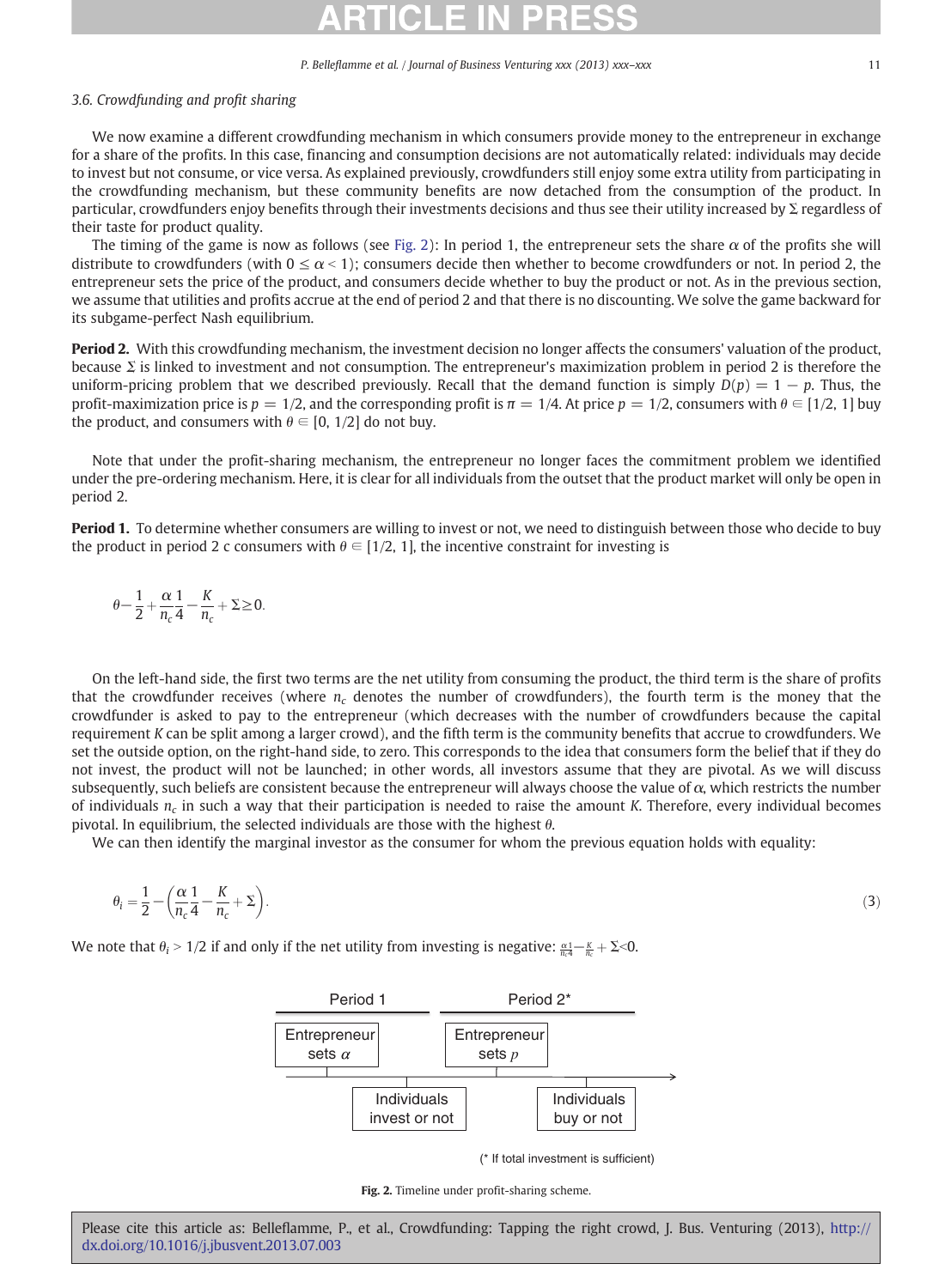For the individuals who do not buy in period 2, that is, those with  $\theta \in [0, 1/2]$ , the incentive constraint for investing is simply

$$
\frac{\alpha}{n_c} \frac{1}{4} - \frac{K}{n_c} + \Sigma \ge 0. \tag{4}
$$

Here, the outside option (the right-hand side of the condition) is simply equal to zero.

Thus, the entrepreneur can choose between two options. First, she can set  $\alpha$  in such a way that constraint [\(4\)](#page-11-0) is satisfied, thereby making the investment attractive in itself for all individuals. In that case, the entrepreneur can turn all individuals into investors (i.e., raise  $n_c$  up to 1) if it is profitable to do so. Second, she can violate constraint [\(4\)](#page-11-0) and make the investment only profitable for buying consumers with a high valuation for the product  $(\theta \ge \theta_i)$ : even though the investment is not profitable in itself, these consumers are willing to accept losses from their first-period investment to ensure that the product will be launched. Comparing the two options allows us to state the following two lemmata (we relegate the technical proofs to [Appendix A.1](#page-18-0)).

Lemma 2. When crowdfunding is based on profit-sharing, the entrepreneur can choose to invite only buyers of the product (small investor base) or anyone (large investor base) to become investors. (a) The two options are equivalent when the capital to be raised is very small, because they both lead the entrepreneur to distribute no profit. (b) The two options are also equivalent when the capital to be raised is large, because neither option allows the entrepreneur to launch the venture. (c) For intermediate levels of capital, inviting only buyers to become investors is the dominant option only if community benefits are fairly small; otherwise, inviting any individual to become an investor is the preferred option.

The first result is striking: although our model assumes that individuals have purely egocentric preferences, a form of "donation" may occur at equilibrium. When the capital requirement is sufficiently small, the entrepreneur may use the crowd to finance it without needing to distribute any profit in return: community benefits and/or utility from consumption are sufficient for motivating individuals to participate in the crowdfunding mechanism. The second result is not suprising: for the pre-ordering mechanism, there is an upper bound on the size of projects that can be financed through profit sharing (this upper bound is defined in Lemma 3). Finally, the intuition behind the third result is as follows: when community benefits are large enough, the entrepreneur can make the net utility from investing positive – and thereby attract a large base of crowdfunders – without distributing too much of the profits; conversely, when community benefits are small, the entrepreneur prefers to obtain funds from a small crowd of consumers with a high willingness to pay; these consumers agree to finance the venture even though their net utility from investing is negative.

In Lemma 3, we express the entrepreneur's profit function when she bases crowdfunding on profit sharing (and selects the best option – small or large base of crowdfunders – for each combination of parameters).

Lemma 3. The entrepreneur's (residual) profit under crowdfunding/profit-sharing is equal to

$$
\Pi_{s} = \begin{cases}\n\frac{1}{4} & \text{if } 0 \le K \le f(\Sigma) , \\
\frac{1}{4} + f(\Sigma) - K & \text{if } f(\Sigma) \le K \le f(\Sigma) + \frac{1}{4}, \\
0 & \text{if } K \ge f(\Sigma) + \frac{1}{4}.\n\end{cases} \tag{5}
$$
\n
$$
\text{with } f(\Sigma) = \frac{(1 + 2\Sigma)^{2}}{16} \text{ for } \Sigma < \frac{3}{2} - \sqrt{2} \approx 0.086 \text{ and } f(\Sigma) = \Sigma \text{ otherwise.}
$$

It is intuitive, and obvious from expression [\(5\)](#page-11-0), that the entrepreneur's profit weakly decreases with K and weakly increases with Σ. Note also that when crowdfunding with profit sharing allows the entrepreneur to operate (i.e., for  $K < f(Σ) + 1/4$ ), it yields a larger profit than the traditional scheme based on uniform pricing and other sources of funding. Recall from the previous section that profit under the latter scheme is equal to  $1/4 - K$ .<sup>19</sup>

# 3.7. Comparison of crowdfunding mechanisms

We compare the two crowdfunding mechanisms from the point of view of the entrepreneur. Our goal is to identify the configurations of parameters for which the entrepreneur prefers one or the other mechanism. Therefore, we compare the equilibrium profits given in expressions [\(2\)](#page-9-0) and [\(5\).](#page-11-0) The magnitude of the community benefits in the two mechanisms, σ and Σ, play an important role in the comparison: the larger σ is relative to Σ, the more likely the entrepreneur will prefer pre-ordering to profit sharing, and vice versa. It would be incorrect, however, to conjecture that one mechanism strictly dominates the other as soon as the difference in community benefits goes beyond some threshold. Rather the choice between mechanisms also depends on the amount of capital the entrepreneur must raise, as stated in the following proposition.

<span id="page-11-0"></span><sup>&</sup>lt;sup>19</sup> We would need to qualify this result if we assumed that the entrepreneur had to incur some cost to provide community benefits to her crowdfunders (here, we have implicitly assumed that this cost is zero).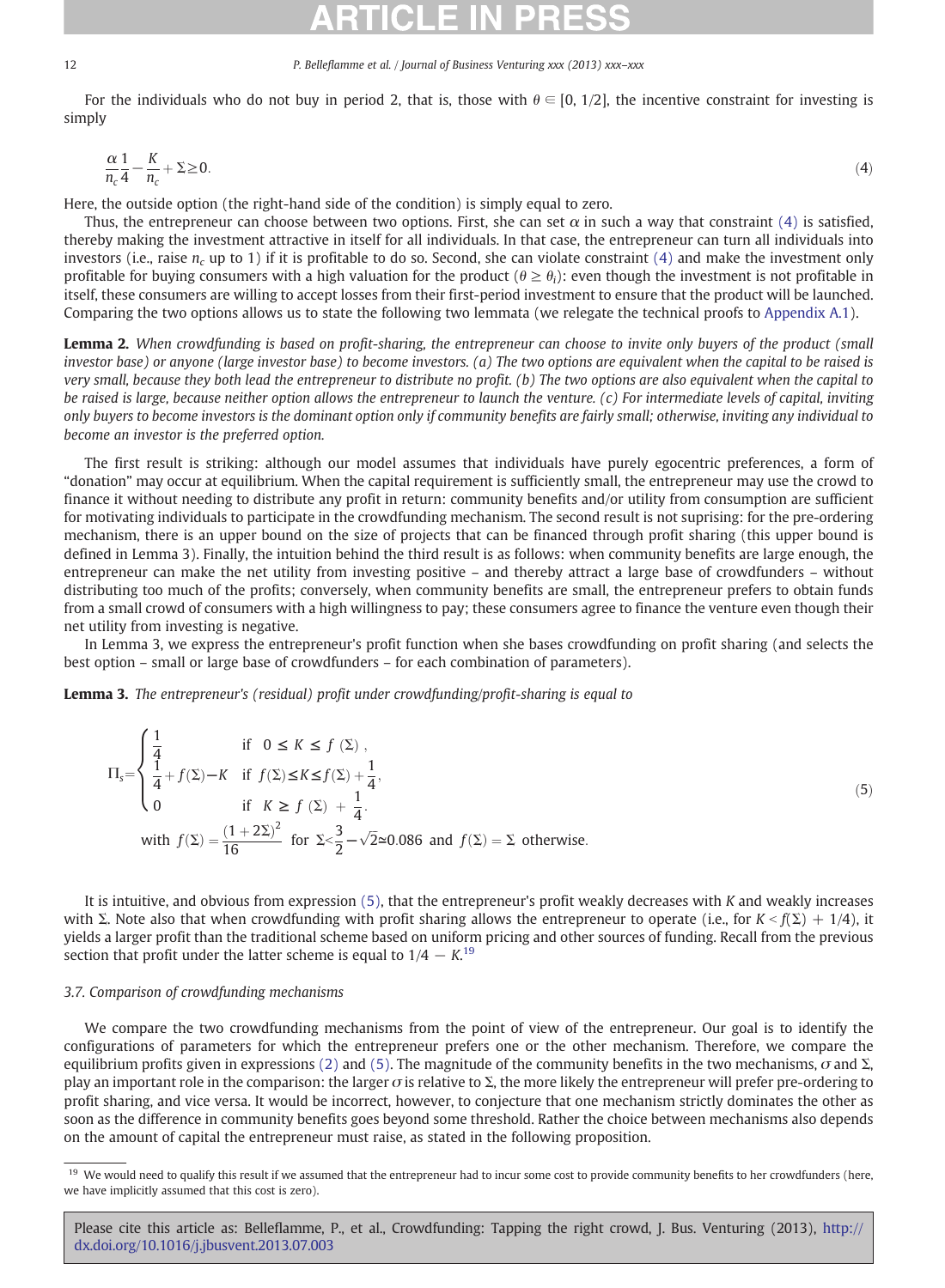**Proposition 1.** If  $\sigma > 1/2$  and  $f(\Sigma) < (2\sigma - 1)/8$ , then the entrepreneur prefers pre-ordering over profit sharing for any value of K. Otherwise, there always exists a cut-off value  $K_{ps}$ , such that the entrepreneur prefers pre-ordering for  $K < K_{ps}$  and profit sharing for  $K > K_{ps}$ .

The proof of this proposition – and the exact value of  $K_{ps}$  – appears in [Appendix A.2](#page-20-0). We can show the results graphically by plotting the profits in the two mechanisms as a function of the amount of capital K, as in [Fig. 3.](#page-12-0) To cover all potential scenarios, we deliberately choose to represent the pre-ordering profit  $\Pi_p$  for a large value of  $\sigma$ , namely  $\sigma > 1/2$ . We then draw the profit-sharing profit Π<sub>s</sub> for increasing values of Σ, namely  $0 < \Sigma_1 < \Sigma_2 < \Sigma_3 < \Sigma_4$ . As the figure shows, pre-ordering dominates for any value of K when  $\Sigma = \Sigma_1$ . Then, when we increase  $\Sigma$  successively to  $\Sigma_2$ ,  $\Sigma_3$ , and  $\Sigma_4$ , the threshold value  $K_{ps}$  becomes smaller; that is, as community benefits in the profit-sharing mechanism increase (relative to community benefits in the pre-ordering mechanism), the range of values of K for which profit-sharing dominates also increases.

The intuition behind Proposition 1 is as follows. A small capital requirement poses no constraint for the entrepreneur, no matter what the crowdfunding mechanism she chooses to implement. That is, with pre-ordering, she can set the optimal discriminating prices, and with profit sharing, she does not need to distribute any profit. The difference comes from pre-ordering in which a larger share of consumers buy the product, rather than profit sharing, which generates higher revenues for the entrepreneur. The net profit is thus larger under pre-ordering than under profit sharing. Yet the gross profit may be lower: under pre-ordering, the entrepreneur must still deduct the fixed-cost K, while under profit sharing, no deduction is required because K is entirely covered by the investors' contributions. Thus, pre-ordering dominates only as long as K is not too large. As K increases, the entrepreneur prefers to have the capital financed through investors' contributions rather than through pre-sales of the product.

This argument follows from the nature of the community benefits in the two mechanisms. Individuals are heterogeneous with respect to community benefits under pre-ordering but homogeneous under profit sharing. The practical implication of this difference is that the entrepreneur can more easily tax community benefits away with profit sharing than with pre-ordering.

So far, we have allowed for any combinations of  $\sigma$  and  $\Sigma$ . We could, however, impose some relationship between the extent of community benefits under the two mechanisms. A natural benchmark would be to impose ex ante identical total community benefits in the two mechanisms; that is

$$
\Sigma = \int_0^1 \theta \sigma d\theta \Longleftrightarrow \Sigma = \frac{\sigma}{2}.
$$

In that case, we can state (see [Appendix A.2](#page-20-0) for a proof):

**Corollary 1.** If total community benefits are ex ante identical in the two mechanisms (if  $\Sigma = \sigma/2$ ), then the entrepreneur chooses pre-ordering for K  $<$   $\sigma^2$ /(1  $+$  4 $\sigma$ ) and profit sharing otherwise.

# 4. Uncertainty about product quality

Because crowdfunding initiatives involve the introduction of new products and services, they occur in environments in which uncertainty and information asymmetries are prevalent. However, crowdfunding initiatives often rely on products that are not yet on the market in finished form. Furthermore, many times, entrepreneurs only offer a description and promise on what the final product will be.



<span id="page-12-0"></span>Fig. 3. Profits in the two crowdfunding mechanisms.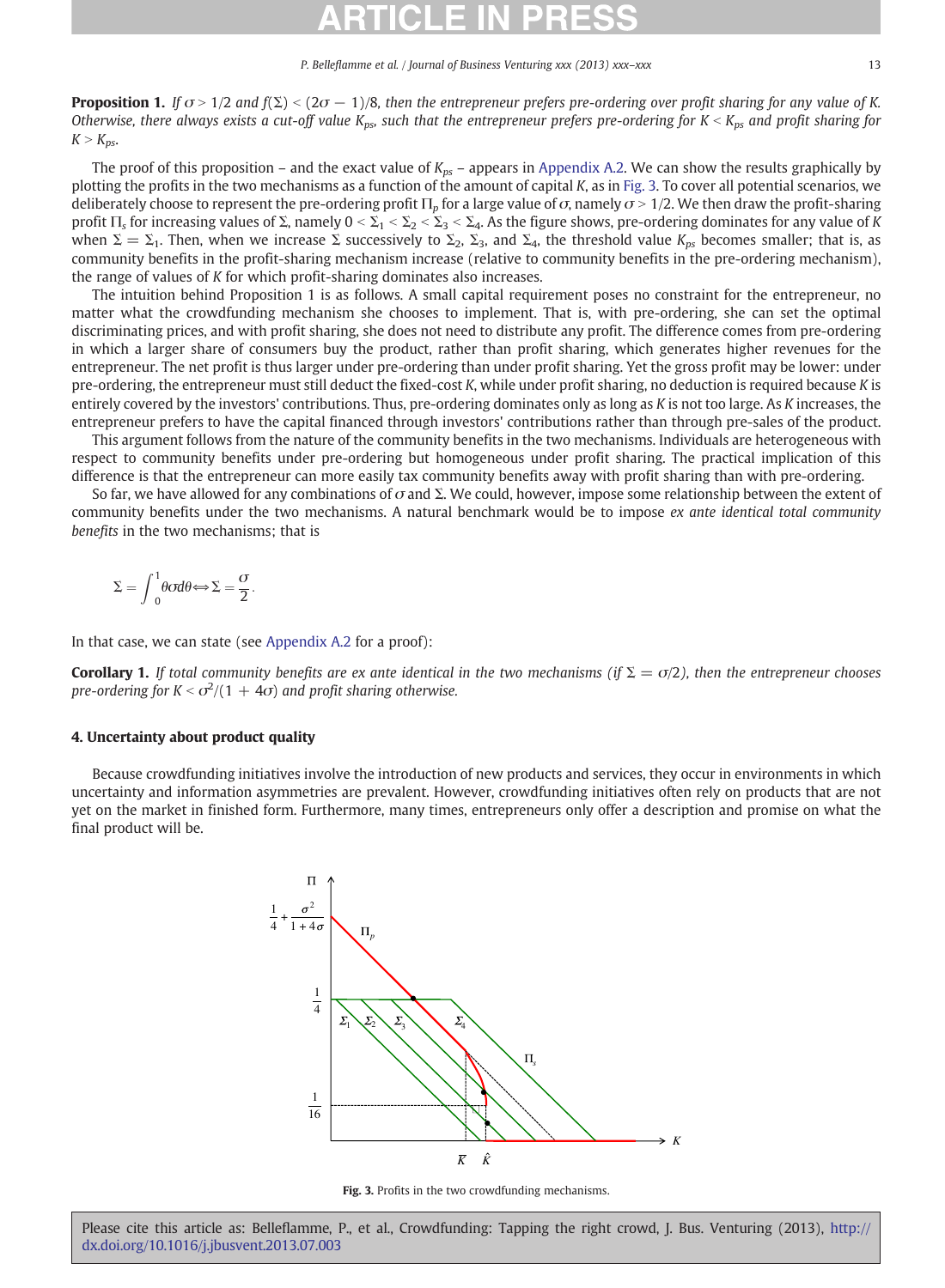Thus far in our analysis, there was no uncertainty, and asymmetric information was only present on the demand side.<sup>20</sup> In this section, we test the robustness of our results by introducing in the model some uncertainty about the quality of the product.<sup>21</sup> To do so, we proceed in three steps. First, we assume symmetric information: both the entrepreneur and individuals are uncertain about the product quality, which is revealed only when the investment K is sunk. In the second and third extensions, there is asymmetric information insofar as the entrepreneur holds private information about the quality of the product. We consider in turn situations of hidden information and hidden action by assuming that the realization of quality is either an exogenous event or is under the entrepreneur's control.

### 4.1. Symmetric information

In the previous section, we assumed that the quality of the good to be produced was certain (i.e., of level s). In this section, we show that our results are robust to introducing uncertainty about the quality when both parties (entrepreneur and individuals) face the same (lack of) information. For simplicity, we assume that the product quality is  $s + \Delta$ , with probability 1/2, and  $s - \Delta$ , with probability 1/2, where  $0 < \Delta < s$ .<sup>22</sup> We assume that the true quality (i.e., either  $s + \Delta$  or  $s - \Delta$ ) is only realized after the investment K is made so that in either case the money is sunk. It follows that when making decisions, the entrepreneur does not have more information than the individuals: information is symmetric. As previously, we set  $s = 1$ . We further assume that all the parties are risk neutral.

Under pre-ordering, the indifferent individual  $\theta_c$  is such that

$$
\theta_c\biggl(\frac{1}{2}(1+\varDelta)+\frac{1}{2}(1-\varDelta)+\sigma\biggr)-p_c=\frac{1}{2}\Bigl(\theta_c(1+\varDelta)-p_r^+\Bigr)+\frac{1}{2}(\theta_c(1-\varDelta)-p_r^-\bigr),
$$

where  $p_r^+ = \frac{1}{2}\theta_c(1+\Delta)$   $(p_r^- = \frac{1}{2}\theta_c(1-\Delta))$  represents the price for regular consumer if quality is  $1 + \Delta (1-\Delta)$ . Simplifying and inserting the values of  $p_r^+$  and  $p_r^-$  into the condition, we obtain  $\theta_c=2p_c/(1\,2\,c)$ , just as in the base model. The entrepreneur's maximization problem in period 1 is therefore unaffected as is the choice of crowdfunders (because the expected price in period 2 is  $\frac{1}{2}p_r^+ + \frac{1}{2}p_r^- = \frac{1}{2}\theta_c$ , just as in the absence of uncertainty). That the results are unaffected is a consequence of the particular assumptions made with regard to uncertainty (where the expected quality level is s, the same as in the base model); it is not a general outcome.

Under profit-sharing, the entrepreneur's maximization problem in period 2 is similar: individuals buy if their expected net utility is positive, that is, if  $\frac{1}{2}\theta(1+\Delta)+\frac{1}{2}\theta(1-\Delta) \geq p$  or if  $\theta \geq p$ , which induces the same demand function as in the absence of uncertainty. Assuming (as we have done implicitly so far) that both qualities are produced at the same marginal cost of zero, the entrepreneur's maximization problem is also the same as in the previous section. It follows that consumers with  $\theta \in [1/2, 1]$  buy the product and consumers with  $\theta \in [0, 1/2]$  do not buy. Again, because the expected price is 1/2 for the crowd at the time it considers participating in the funding in period 1, the maximization objectives of the crowd and, thus, of the entrepreneur are unaffected.

Overall, our tradeoff is robust to introducing uncertainty about product quality. Under the specific assumptions made in this section, we obtain the same outcome as in Proposition 1. However, in general the introduction of such an uncertainty will affect the cutoff level for K in the tradeoff and it is unclear whether it affects one form more than the other; any statement on comparison depends on the specific assumptions made. Qualitatively speaking, however, the result stated in Proposition 1 should continue to hold, because we expect only a shift in the cutoff level but not a fundamental change in the decision-making process of the entrepreneur or the crowd.

Finally, note that our previous result on differences in prices charged to crowdfunders and regular consumers under pre-ordering still holds, but should now be interpreted probabilistically (i.e., in expectations, crowdfunders are charged a higher price than regular consumers). Ex post, crowdfunders will at times pay less if the true quality turns out to be significantly higher than expectations made in period 1 of quality outcome. In general, however, crowdfunders should pay more.

# 4.2. Asymmetric information

We now assume that the entrepreneur is in a position to learn the true quality of the product before the consumers/investors. Thus, there is asymmetric information, and two typical situations can be considered: hidden information, if the realization of quality escapes the entrepreneur's control (creating an *adverse selection* problem), or hidden action, if the entrepreneur can decide on the level of quality before the game starts (creating a problem of moral hazard). In this section, we examine the former situation formally and then conjecture about the latter situation, which is inherently more complex to handle.

<sup>&</sup>lt;sup>20</sup> Potential consumers hold private information about their willingness to pay for the entrepreneur's product. In particular, individuals know their own  $\theta$  while the entrepreneur only knows the distribution. In this respect, the entrepreneur could use pre-ordering as a screening device that induces consumers to reveal their willingness to pay (by self-selecting or not for pre-ordering).

 $21$  Equivalently, we could assume that there is uncertainty about whether the entrepreneur can deliver the product, leading to operational uncertainty that, in this case, would be borne by crowdfunders if the investment  $K$  is lost.

<sup>&</sup>lt;sup>22</sup> The parameter Δ indicates the magnitude of the uncertainty: an increase in Δ represents greater variability of the quality level.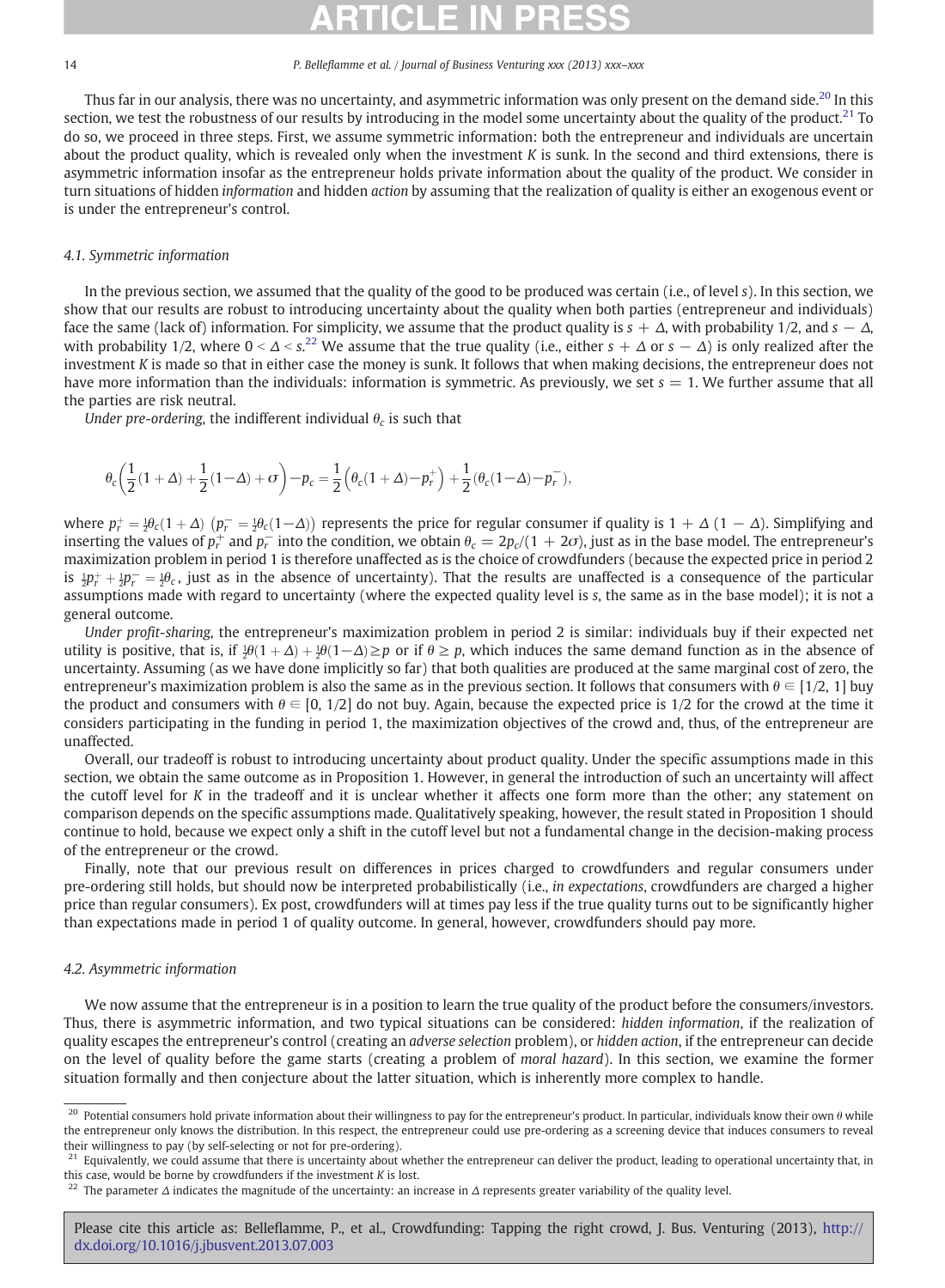# 4.2.1. Exogenous quality realization

Suppose that the entrepreneur offers a product of either high quality (denoted by  $s_H$ ) or low quality (denoted by  $s_L < s_H$ ), with respective marginal costs  $c_H$  and  $c_L$ ; we assume that high quality is more costly to produce than low quality:  $c_H > c_L \ge 0$ . In this subsection, we assume that the realization of quality is an exogenous event that is beyond the entrepreneur's control. Asymmetric information results from the realization of quality being observed by the entrepreneur but not the consumers (who have no way to check the quality of the product before they actually consume it). Consumers only know that the quality is  $s_H$  with probability  $\lambda$  and  $s_L$  with probability  $1-\lambda$ . Thus, the expected quality  $(s^e)$  depends on the consumers' beliefs;  $s^e = s_L (s_H)$  if consumers believe that only the low (high) quality is on the market, or  $s^e = \lambda s_H + (1 - \lambda)s_L \equiv \bar{s}$  if they believe that both qualities can be offered on the market. The game is then solved for its Perfect Bayesian Nash equilibria  $(PBNE)<sup>23</sup>$ 

The full resolution of the entrepreneur's choice between the two forms of crowdfunding is rather involved and, therefore, goes beyond the scope of this article. Nevertheless, we can examine how information asymmetry affects the largest project size (i.e., the upper bound on  $K$ ) that can be financed under the two crowdfunding mechanisms. [Appendix A.3](#page-20-0) provides the detailed derivations.

Under pre-ordering, recall from the previous section that the largest project size that can be financed (under symmetric information and no uncertainty) is given by the threshold  $\hat{K}$ , as defined in expression [\(2\)](#page-9-0). Recall also that this threshold corresponds to the value of K such that the equation  $\pi_1 = K$ , which defines a second-degree polynomial in  $p_c$ , admits real roots. Transposing this logic to the present context, we can define the following generic expression:

$$
\widehat{K}_p(s^e, c^e; c_i) \equiv \frac{(s^e + c^e + 2\sigma - 2c_i)^2}{8(s^e + 2\sigma)},
$$

where  $(s^e, c^e)$  corresponds to the consumers' expectations and  $c_i$  is the realized cost for the entrepreneur. That is,  $(s^e, c^e)$  is  $(s_L, c_L)$ ,  $(s_H, c_H)$ , or  $(\overline{s}, \overline{c})$ , with  $\overline{c} \equiv \lambda c_H + (1 - \lambda)c_L$ , while  $c_i$  belongs to  $\{c_I, c_H\}$ . Using this definition, we can characterize the type of projects the entrepreneur is able to finance through pre-ordering under either full or asymmetric information. The following lemma summarizes our results.

Lemma 4. Suppose that the entrepreneur chooses crowdfunding based on pre-ordering to finance her project. Under full information, the entrepreneur is able to finance high quality if K  $\leq$   $\widehat{K}_p(s_H,c_H;c_H)$  and low quality if K  $\leq$   $\widehat{K}_p(s_L,c_L;c_L)^{24}$  Under asymmetric information, if K< $\widehat{K}_p(\overline{s}, \overline{c}; c_H)$ , then the PBNE is a pooling equilibrium: both high and low quality can be financed. If  $\widehat{K}_p(s_L, c_L; c_H) \leq K < \widehat{K}_p(s_L, c_L; c_L)$ , then the PBNE is a separating equilibrium: only low quality can be financed. There exists no separating PBNE in which only high quality is financed.

To assess the effect of information asymmetry, we need to rank the various threshold values. Note that  $\widehat K_p$  increases with  $s^e$  and  $c^e$ , which implies that  $\widehat{K}_p(s_H, c_H; c_H) > \widehat{K}_p(\overline{s}, \overline{c}; c_H) > \widehat{K}_p(s_L, c_L; c_H)$ . Note also that  $\widehat{K}_p$  decreases with  $c_i$ ; thus,  $\widehat{K}_p(s_L, c_L; c_L) > \widehat{K}_p(s_L, c_L; c_H)$ . However, it is a priori impossible to rank  $\widehat{K}_p(s_L, c_L; c_L)$  relative to the other two thresholds.

Although the thresholds can be ranked in three different ways, we can draw two general lessons. First, when the capital requirement is small enough or large enough, $^{25}$  the entrepreneur's choices coincide under full and asymmetric information: either both qualities can be financed or none of them. Second, for intermediate capital requirements, the presence of asymmetric information restricts the entrepreneur's capacity to finance the projects. $^{26}$ 

Consider now crowdfunding based on profit-sharing. In period 2, the entrepreneur faces the following demand function:  $D(p)=1-(p/s^e)$ , where  $s^e$  is equal to  $s_L,s_H$ , or  $\bar{s}$  according to the beliefs the individuals hold. For a realization of quality  $i\in\{H,$ L), the profit-maximization price is  $p^*=(s^e+c_i)/2$  and the corresponding profit is  $\pi^*(s^e;c_i)=(s^e-c_i)^2/(4s^e)$ . Replicating the analysis of the previous section (see the details in the [Appendix A.3](#page-20-0)), we can determine the largest project size that can be financed through profit sharing when consumers hold beliefs ( $s^e,c^e$ ) and when the actual realization of cost is  $c_i$  as follows:

$$
\widehat{K}_s(s^e, c^e; c_i) = \begin{cases} \pi^*(s^e; c_i) + \frac{(s^e - p^e + \Sigma)^2}{4s^e} & \text{if } \Sigma \le s^e + p^e - 2\sqrt{s^e p^e}, \\ \pi^*(s^e; c_i) + \Sigma & \text{if } \Sigma > s^e + p^e - 2\sqrt{s^e p^e}, \end{cases}
$$

where  $p^e$  is the price the individuals expect the entrepreneur to set in period 2 when they hold beliefs ( $s^e, c^e$ ). As previously, we use this definition to characterize the equilibrium under full and asymmetric information.

<sup>24</sup> We recover the result of the previous section by setting  $c_L = c_H = 0$  and  $s_L = s_H = 1$ ; then,  $\hat{k}_p(s_H, c_H; c_H) = \hat{k}_p(s_L, c_L; c_L) = (1 + 2\sigma)/8$ , which is indeed the value of  $\hat{k}$  in expression (Agrawal et al., 2011). value of K in expression ([Agrawal et al., 2011\)](#page-24-0). <br><sup>25</sup> The precise conditions are, respectively, K< $\widehat{K}_p(s_L, c_L; c_H)$  and K>max { $\widehat{K}_p(s_H, c_H; c_H)$ ,  $\widehat{K}_p(s_L, c_L; c_L)$  }.

<span id="page-14-0"></span><sup>26</sup> More precisely, when  $\hat{K}_p(s_L, c_L; c_L) \leq \hat{K}_p(s_H, c_H; c_H)$ , there are values of K such that no quality can be financed under asymmetric information whereas high quality can be financed under full information. When  $\widehat{K}_p(s_L, c_L; c_L) > \widehat{K}_p(s_H, c_H; c_H)$ , there are values of K for which only the low quality can be financed under asymmetric information whereas both qualities can be financed under full information.

<sup>&</sup>lt;sup>23</sup> Bellefl[amme and Peitz \(2010, p. 686\)](#page-24-0) defines a PBNE as "a strategy profile and a belief system such that the strategies are sequentially rational given the belief system and the belief system is consistent, wherever possible, given the strategy profile."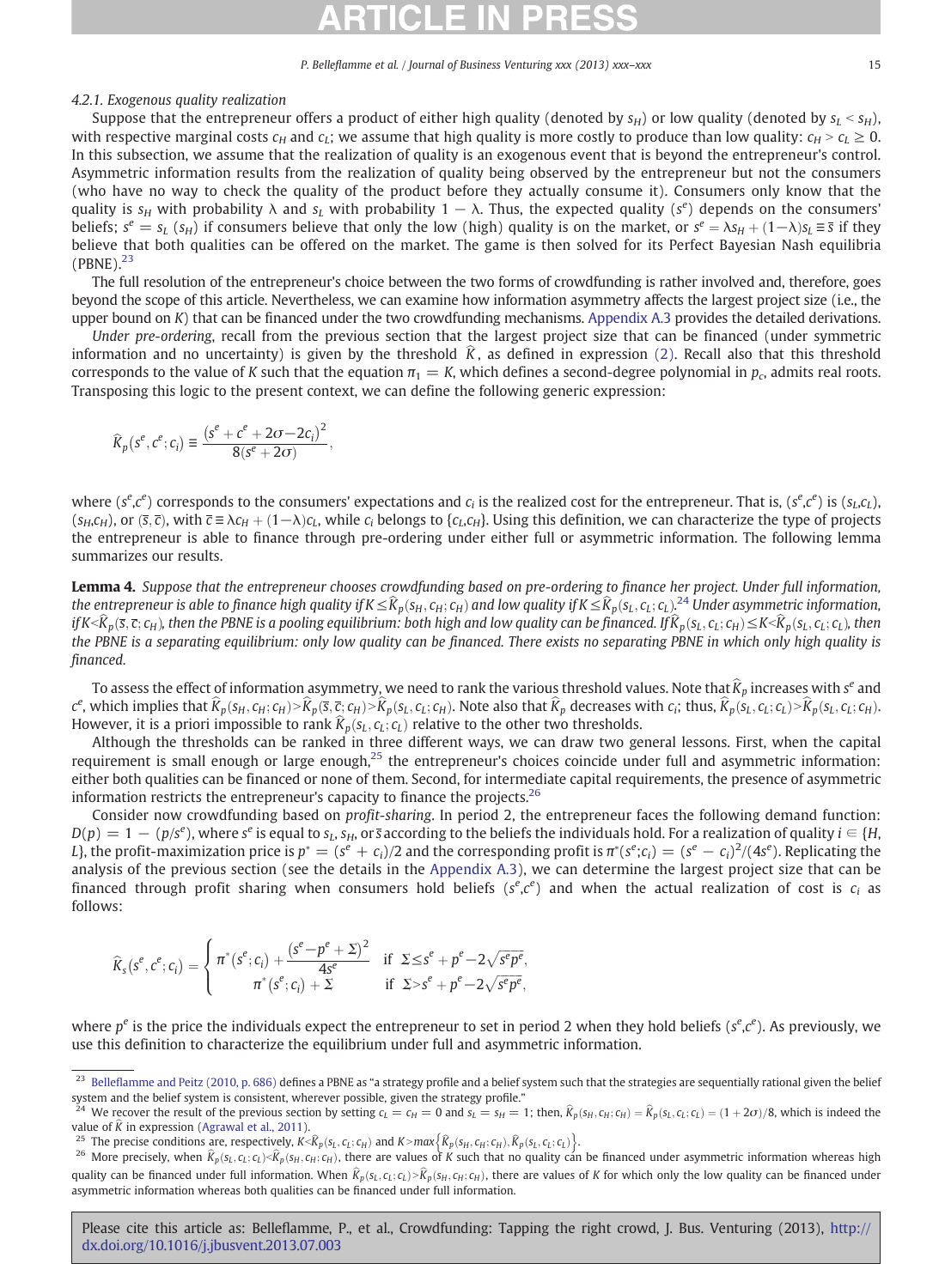Lemma 5. Suppose that the entrepreneur chooses crowdfunding based on profit-sharing to finance the project. Under full information, the entrepreneur is able to finance high quality if  $K \leq \widehat{K}_s(s_H,c_H;c_H)$  and low quality if  $K \leq \widehat{K}_s(s_L,c_L;c_L)^{27}$  Under asymmetric information, if K $\leq \hat{K}_s(\bar{s}, \bar{c}; c_H)$ , then the PBNE is a pooling equilibrium: both high and low quality can be financed. If  $\hat{K}_s(s_L, c_L; c_L) \leq K \leq \hat{K}_s(s_H, c_H; c_H)$  [if  $\hat{K}_s(s_H, c_H; c_H) \leq K \leq \hat{K}_s(s_L, c_L; c_L)$  then the PBNE is a separating equilibrium: the entrepreneur is only able to finance the launch of a high [low] quality product.

Again, we need to rank the various thresholds to assess the impact of asymmetric information. It is clear that  $\hat{K}_s(s_H, c_H; c_H)$  $\widehat{K}_s(\overline{s},\overline{c}; c_H)$ . However, the ranking between  $\widehat{K}_s(s_L,c_L;c_L)$  and  $\widehat{K}_s(s_H,c_H;c_H)$  is ambiguous.<sup>28</sup> As in the pre-ordering case, the existence of three possible rankings does not prevent us from drawing two important general results. First, if  $\hat{K}_s(\bar{s}, \bar{c}; c_H) \leq \hat{K}_s(s_L, c_L; c_L)$ , there are configurations of parameters for which a PBNE fails to exist in the asymmetric information case.<sup>29</sup> Moreover, it is only for the latter configurations that different results obtain under full information (both qualities can be financed) and asymmetric information (absence of equilibrium). Anywhere else, information has no effect: in both setting, as the value of K increases, both qualities, then only one quality (high or low), and then none can be financed through profit sharing. Second, if  $\hat{K}_{\rm s}(\bar{s},\bar{c};c_H) > \hat{K}_{\rm s}$  $(s_l, c_l; c_l)$ , the presence of asymmetric information may increase the set of projects that can be financed at equilibrium. In particular, for  $\hat{K}_{s}(s_L, c_L; c_L) \lt K \lt \hat{K}_{s}(\bar{s}, \bar{c}; c_H)$ , only the high quality can be financed under full information, whereas a pooling equilibrium (in which both qualities can be financed) exists under asymmetric information.

The following proposition unpacks our results about the effects of asymmetric information.

Proposition 2. Suppose that quality is exogenous and uncertain. Suppose also that the entrepreneur observes the realization of quality but consumers do not before consuming. Compared with a situation of full information (in which consumers also observe the realization of quality), asymmetric information (a) weakly reduces the financial possibilities in the pre-ordering case but (b) increases them in the profit-sharing case.

The intuition for this result is that the impossibility for consumers to ascertain product quality constrains the entrepreneur more when she tries to screen consumers and induce them to pre-order her product than when she tries to attract investors. Indeed, under profit sharing, crowdfunders/investors care about product quality only insofar as it affects the expected profitability of their investment; their decision to become investors or not follows, otherwise, the same pattern as under symmetric information. In contrast, under pre-ordering, the uncertainty about product quality directly determines the decision to become a crowdfunder or not as it affects utility through consumption (individuals must form expectations about the two prices the entrepreneur sets).

# 4.2.2. Endogenous quality realization

If the entrepreneur can control the quality of the product, a situation of hidden action emerges, which generates a moral hazard problem. More specifically, it is no longer nature but the entrepreneur herself who chooses between  $s_l$  and  $s_H$  before deciding which crowdfunding mechanism to adopt and which price(s) to set. Because high quality is more costly to produce and a low-quality entrepreneur can easily mimic a high-quality entrepreneur in the choice of price, asymmetric information is likely to reduce the incentives to provide high quality. A high-quality entrepreneur may then use a signaling device to try to convince consumers that she does indeed produce high quality.

For a signal to be effective, it must be observable by consumers and difficult (or too costly) to mimic by a low-quality entrepreneur. In the present context, one may thus wonder whether the choice of a particular crowdfunding mechanism could be used as a signaling device. Consumers/investors can certainly observe whether pre-ordering or profit sharing is chosen. Thus, the question is: are there situations in which a high-quality entrepreneur would only choose a particular crowdfunding mechanism? If so, by choosing this mechanism, a producer of high quality would unambiguously be recognized as such.

The following set of conditions accounts for such a situation. On the one hand, if  $K > max \{\widehat{K}_p(\overline{s}, \overline{c}; c_H), \widehat{K}_p(s_L, c_L; c_L)\}$ , neither quality can be financed through pre-ordering. On the other hand, if  $\hat{K}_{s}(s_L, c_L; c_L) \ll \hat{K}_{s}(s_H, c_H; c_H)$ , only the high quality can be financed through profit sharing. If all conditions are met, an entrepreneur who opts for profit sharing would signal that she produces high quality. The following numerical example illustrates such a possibility.

**Example 1.** Take  $s_H = 10$ ,  $c_H = 2$ ,  $s_L = 3$ ,  $c_L = 1$ ,  $\lambda = \frac{1}{2}$ ,  $\sigma = \frac{6}{5}$ , and  $\Sigma = \frac{3}{5}$ . Then, we have  $K_p(\overline{s}, \overline{c}; c_H) = 0.575$ ,  $K_p(s_L, c_L; c_L) = 0.448$ ,  $\hat{K}_s(s_L, c_L; c_L) = 0.933$ , and  $\hat{K}_s(s_H, c_H; c_H) = 2.2$ . Thus, the choice of profit sharing acts as a signal of high quality for values of K between 0.933 and 2.2.

A full analysis of the model is required to ascertain whether this situation is part of a PBNE and to characterize other PBNE of the game. This task is beyond the scope of this article.

<sup>&</sup>lt;sup>27</sup> We recover the result of the previous section by setting  $c_L = c_H = 0$  and  $s_L = s_H = 1$ ; then  $\widehat{K}_s(s_H, c_H; c_H) = \widehat{K}_s(s_L, c_L; c_L) = 1/4 + (1 + 2\Sigma)^2/16$  if  $\Sigma \leq \frac{1}{2} - \sqrt{2}$  and  $1/4 + \Sigma$  otherwise, as in expression ([Bayus, 2013\)](#page-24-0).

<sup>&</sup>lt;sup>28</sup> Take, for example,  $c_L = 0$ ,  $s_L = 1$ ,  $s_H = 2$ , and  $0 < c_H < 2$ . With  $c_H = 0.5$ , we have  $\hat{K}_s(c_H, s_H) > \hat{K}_s(c_L, s_L)$  for all  $\Sigma$ , while for  $c_H = 1$ , we have  $\hat{K}_s(c_H, s_H) < \hat{K}_s(c_L, s_L)$ for all  $\Sigma$ .

<sup>&</sup>lt;sup>29</sup> Namely, for  $\widehat{K}_s(\overline{s}, \overline{c}; c_H)$  <  $min\Big\{\widehat{K}_s(s_L, c_L; c_L), \widehat{K}_s(s_H, c_H; c_H)\Big\}$ .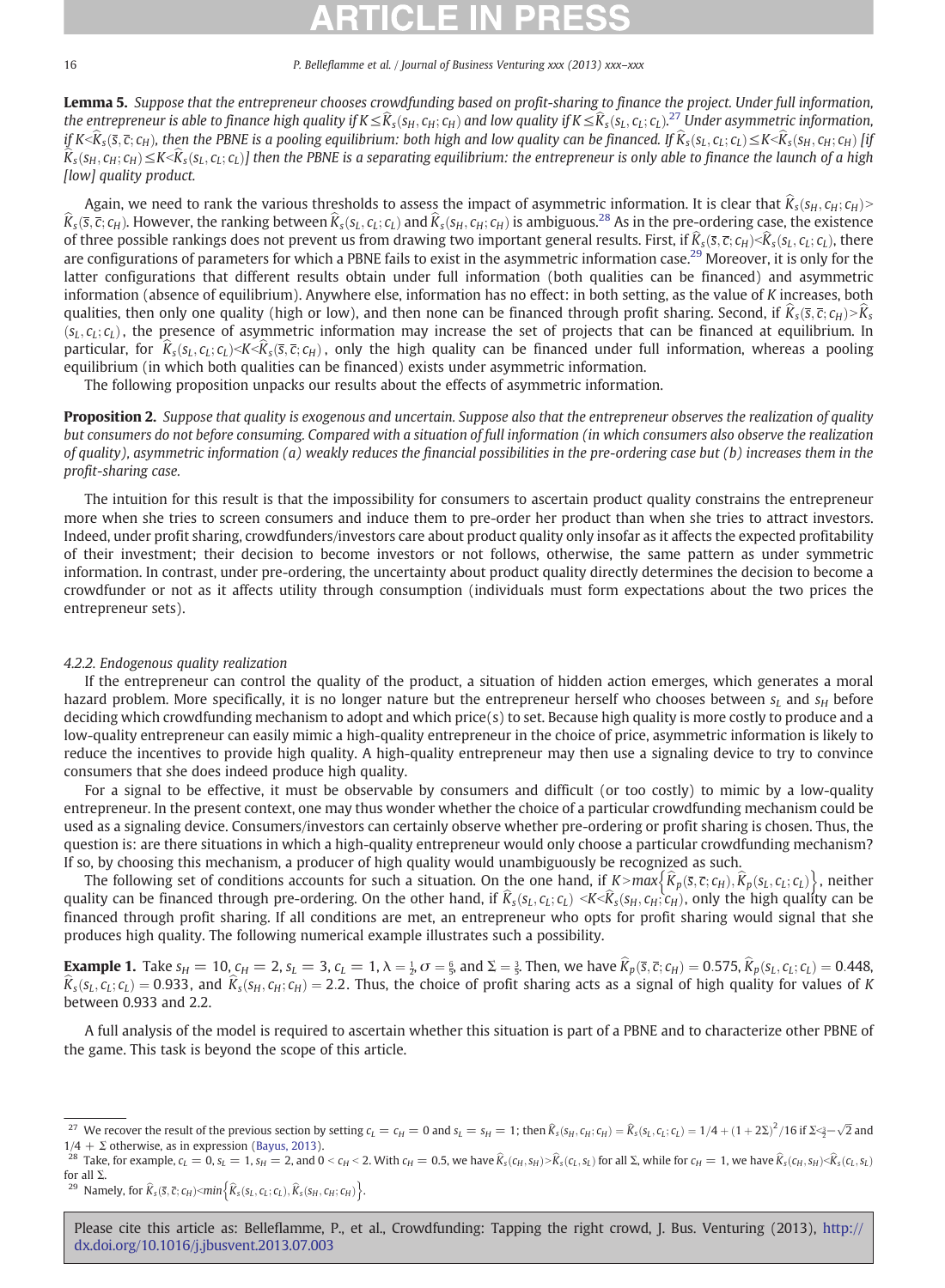# 5. Discussion and implications

In this section, we discuss several issues surrounding crowdfunding that we have not properly addressed so far; we also derive empirical and managerial implications from our theoretical results.

First, in our context, crowdfunding consists of a mix of operating and financing decisions. On the one hand, it is a financing decision, because the entrepreneur needs to raise money for production and thus compares the cost of capital of the different forms of crowdfunding. On the other hand, it is an operating decision, insofar as it affects sales and, thus, production level. In addition, price discrimination occurs under pre-ordering, which also makes crowdfunding an operating decision. In contrast, crowdfunding based on profit sharing is a pure financing decision in our analysis because the operating outcome is the same as under traditional financing.

Second, although we defined the concept of crowdfunding in [Section 2](#page-1-0), a note on how it differs from other sources of entrepreneurial finance is still warranted. Previous entrepreneurship studies considered consumer financing through pre-ordering part of bootstrap financing (see, e.g., [Ebben and Johnson, 2006](#page-24-0), who refer to it under the method "obtain advance payments" from customers; however, [Winborg and Landstrom, 2001](#page-24-0), do not consider this category). Consumer financing can also be called a working capital loan. However, it is considered just one among many other bootstrap techniques and only overlaps with a specific form of crowdfunding: pre-ordering. Thus, these studies generally consider financing by consumers rather narrowly. Conversely, bootstrap finance does not distinguish between advance payments made at the very beginning of an entrepreneurial initiative and those made during the course of further developments. Crowdfunding pertains specifically to the financing of entrepreneurial initiatives. Similarly, crowdfunding may be viewed as part of the "friends and family (2Fs)" group that also involves unsophisticated investors. However, the definition offered in [Section 2](#page-1-0) also shows clear differences. One is that the 2Fs have personal links with the entrepreneur, unlike the crowd tapped under crowdfunding.<sup>30</sup> Our approach suggests that crowdfunding should be considered a distinct form of financing that centers on funding from the crowd rather than professional investors (i.e., for whom making risky investments are their business activity) or individuals who have a personal link to the entrepreneur (which is the case for 2Fs).

In [Section 2,](#page-1-0) we briefly mentioned the legal issues related to equity crowdfunding that involve equity issuance. Although the legal requirements in a few countries make it easily possible (see, e.g., [Ahlers et al., 2012,](#page-24-0) for equity crowdfunding practices in Australia), most countries still impose severe constraints. In Europe, equity crowdfunding is generally limited to €100,000 ([De](#page-24-0) [Buysere et al., 2012](#page-24-0)). However, discussions are ongoing in many countries to reform registration requirements for smaller firms that would facilitate crowdfunding initiatives ([Griffin, 2012](#page-24-0), offers a critical discussion on this debate in the United States). Crucially for our context, these registration constraints only apply to securities issuance, such as equity, and not to other forms of crowdfunding. Moreover, profit-sharing mechanisms do not need to involve securities issuance but can be based on sharing of gains on a contractual basis. This is, for example, the case on Sandawe, in which crowdfunders receive initially 60% of the gains from sales rather than equity. Our model of crowdfunding under profit sharing also enables such form, which means that our model outcome is not necessarily constrained by national securities regulations.

Our theoretical analysis offers several empirical and managerial implications, some of which generate testable predictions. Given the nascent nature of crowdfunding research, these predictions may offer guidance for future research agendas. The first set of predictions pertains to Proposition 1. Our model predicts that pre-ordering schemes are more likely when the funding needs of the entrepreneur are low and profit-sharing schemes are more likely when funding needs are high. As mentioned previously, the level of funding should be interpreted relative to market size. If we keep the level of funding needs constant, this implies that pre-ordering is more likely in larger markets and, thus, for products that can reach a large base of customers. In contrast, products that are very specific in nature and are only of use to a narrow set of consumers (e.g., a comic book or an obscure movie) may be more often funded through a profit-sharing scheme or donations. Moreover, profit-sharing schemes are more often preferred in the presence of information asymmetry, at least in our context. We expect information asymmetry to be more pronounced when the entrepreneur has only a prototype or the project is in an early stage of development. Focusing on profit-sharing schemes only, our analysis offers predictions about the size of the investor base. An entrepreneur will attempt to attract a larger investor base (i.e., that also includes individuals who do not buy the product) in the event of larger capital needs (unless community benefits are excessively high), leading to larger heterogeneity in the crowdfunders.

Next, our analysis of the choice of crowdfunding approach in the presence of moral hazard about project quality suggests that the profit-sharing approach (including equity crowdfunding) can serve to signal high-quality projects. This raises at least two implications for further investigation. First, from a policy perspective, our results suggest that securities regulators should push for specific regulation that fosters equity crowdfunding, as currently done in the United States with the Jumpstart Our Business Startups Act. In the absence of effective profit-sharing platforms, entrepreneurs can use pre-ordering mechanisms, which are less regulated but induce entrepreneurs to opt for lower-quality products in the context examined. Second, our results also suggest that the profit-sharing approach is more suitable for early-stage ventures because they are intrinsically more uncertain and because the pre-ordering approach typically requires the existence of a prototype at the time of crowdfunding. This conjecture could be empirically tested by comparing the set of projects proposed on equity-based versus pre-ordering-based platforms.<sup>31</sup>

 $30$  [Lee and Persson \(2012\)](#page-24-0) also argue that a distinctive feature of 2Fs financing is that it creates altruistic ties with the entrepreneur, which may increase entrepreneurial aversion to failure. This stands in sharp contrast with financing by the crowd, which is unknown to the entrepreneur.

<sup>&</sup>lt;sup>31</sup> We thank two anonymous reviewers for suggesting these implications.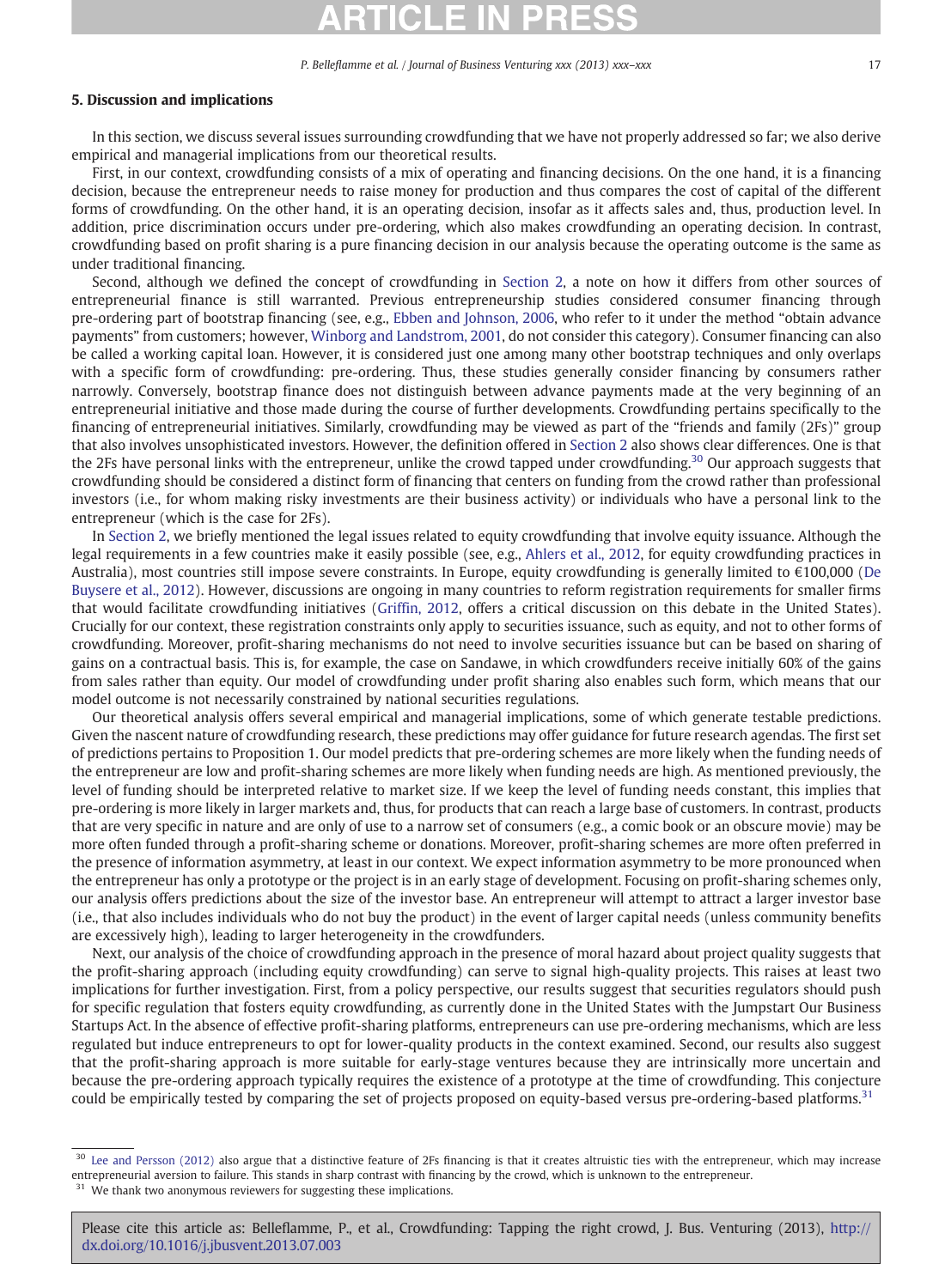Finally, from a managerial perspective, entrepreneurs, in setting up their crowdfunding campaign, should build the "right" community of crowdfunders according to their financing and operating needs. In other words, to ensure a viable crowdfunding campaign, entrepreneurs must provide an appropriate environment for the crowdfunders to enjoy sufficient community benefits from their participation. The form and extent of community benefits will determine the type of crowdfunding mechanism the entrepreneur should use. Building a community that supports the entrepreneur is a critical ingredient to make crowdfunding more profitable than traditional funding. In the absence of such non-monetary benefits, price discrimination is not possible, and thus both forms of crowdfunding yield exactly the same outcome as seeking money from a bank or a large equity investor.

# 6. Concluding remarks

This article sheds light on managerial implications of crowdfunding practices used for entrepreneurial activities. It stresses the need to build a community that ultimately enjoys additional private benefits from participation to make crowdfunding a viable alternative to investor- or creditor-based funding, such as through banks, business angels, or even venture capital. In setting up the initiative, the entrepreneur potentially faces the following tradeoff. Crowdfunding allows for price discrimination. In the case of pre-ordering, the capacity to optimally implement price discrimination between pre-ordering consumers (the crowdfunders) and other consumers may, however, be constrained by the amount of capital the entrepreneur needs to raise to cover the up-front (fixed) costs. Whenever this amount exceeds some threshold, the distortion in price discrimination becomes excessive, in which case the profitability of the crowdfunding initiative is reduced. For larger amounts, crowdfunding based on profit sharing or equity issuance becomes more worthwhile for the entrepreneur when community benefits are associated with the decision to finance the entrepreneurial project. This is because larger amounts help the entrepreneur induce more individuals to participate in the financing without affecting the fraction of profits he or she needs to give up to obtain financing. Finally, we offer insights into how quality uncertainty and information asymmetry affect this tradeoff.

To our knowledge, this is the first study to offer a theoretical analysis of crowdfunding. Following [Agrawal et al. \(2013\),](#page-24-0) this study suggests that economic theory helps explain the recent rise in various forms of crowdfunding. We thus highlight follow-up research questions on the topic. First, further research should examine when crowdfunders can also participate in decisions about product development or even have voting rights on strategic decisions. In this case, control rights and voting power become additional benefits for the participating crowd. Crowdfunding through pre-ordering has very different effects on information and voting results than if the crowd shares profits with the entrepreneur. In addition, outcomes of votes can provide valuable insights into the optimal design of products if the voting community is representative for the overall population of end consumers.

Second, additional research should connect the topic with the ongoing research on platforms and two-sided markets. Several crowdfunding platforms have emerged recently, such as IndieGoGo, Kickstarter, and RocketHub, similar in spirit to online lending markets [\(Everett, 2008; Freedman and Jin, 2011; Hildebrand et al., 2013](#page-24-0)). These platforms intermediate between entrepreneurs and potential crowdfunders, creating a two-sided market. $32$  Understanding of the role of crowdfunding platforms is still limited; thus, research could investigate the extent to which platforms increase the chances of success of crowdfunding initiatives or solve asymmetric information issues. For example, for crowdfunders, platforms could facilitate learning of product quality through interactions with other crowdfunders or by observing others' contributions. Also worthwhile would be to integrate learning processes in crowdfunding dynamics and choices of crowdfunding mechanisms. For example, [Gerber et al. \(2012\)](#page-24-0) suggest that several forms of entrepreneurial learning from the crowd takes place through the crowdfunding process, making such learning a crucial feature of crowdfunding. In addition, research could examine peer effects on crowdfunding platforms, as suggested by [Ward and Ramachandran \(2010\).](#page-24-0)

One limitation of our analysis is that we considered the two approaches of crowdfunding mutually exclusive. In reality, however, entrepreneurs may seek financing simultaneously on various platforms and, thereby, combine the two approaches. An important direction for future modeling would then be to allow entrepreneurs to choose the optimal mix between equity-based and reward-based crowdfunding. Such modeling would raise several challenges because individuals would now contemplate a larger set of choices (e.g., whether to pre-order or not, whether to contribute directly to the financing or not) and because the relative attractiveness of these choices would endogenously depend on how much money the entrepreneur chose to raise with each crowdfunding form. Another limitation is that we assume that individuals know the distribution of community benefits for the others in the crowd and are fully rational; they can thus solve for the subgame-perfect equilibrium of the game and act accordingly. Although such assumption is common in settings with interdependent utility functions (e.g., in the presence of network effects; see, e.g., [Katz and Shapiro, 1985](#page-24-0)), research could examine what would happen if individuals were endowed with less information and/or farsightedness.

Future work could also explore entrepreneurs' information motivations. Indeed, although the primary goal of crowdfunding is to raise money, it can also help firms test, promote, and market their products; gain a better knowledge of their consumers' tastes; or create new products or services altogether. In this sense, crowdfunding can be used as a promotion device, as a means to support mass customization or user-based innovation, or as a way for the producer to gain better knowledge of its consumers'

 $32$  See, most notably, [Eisenmann et al. \(2006, 2011\)](#page-24-0) and [Zhu and Iansiti \(2012\)](#page-24-0) in the strategic management literature; see also Bellefl[amme and Peitz \(2010,](#page-24-0) [Chapter 22\)](#page-24-0) for a textbook treatment of the industrial organization aspects.

Please cite this article as: Belleflamme, P., et al., Crowdfunding: Tapping the right crowd, J. Bus. Venturing (2013), [http://](http://dx.doi.org/10.1016/j.jbusvent.2013.07.003) [dx.doi.org/10.1016/j.jbusvent.2013.07.003](http://dx.doi.org/10.1016/j.jbusvent.2013.07.003)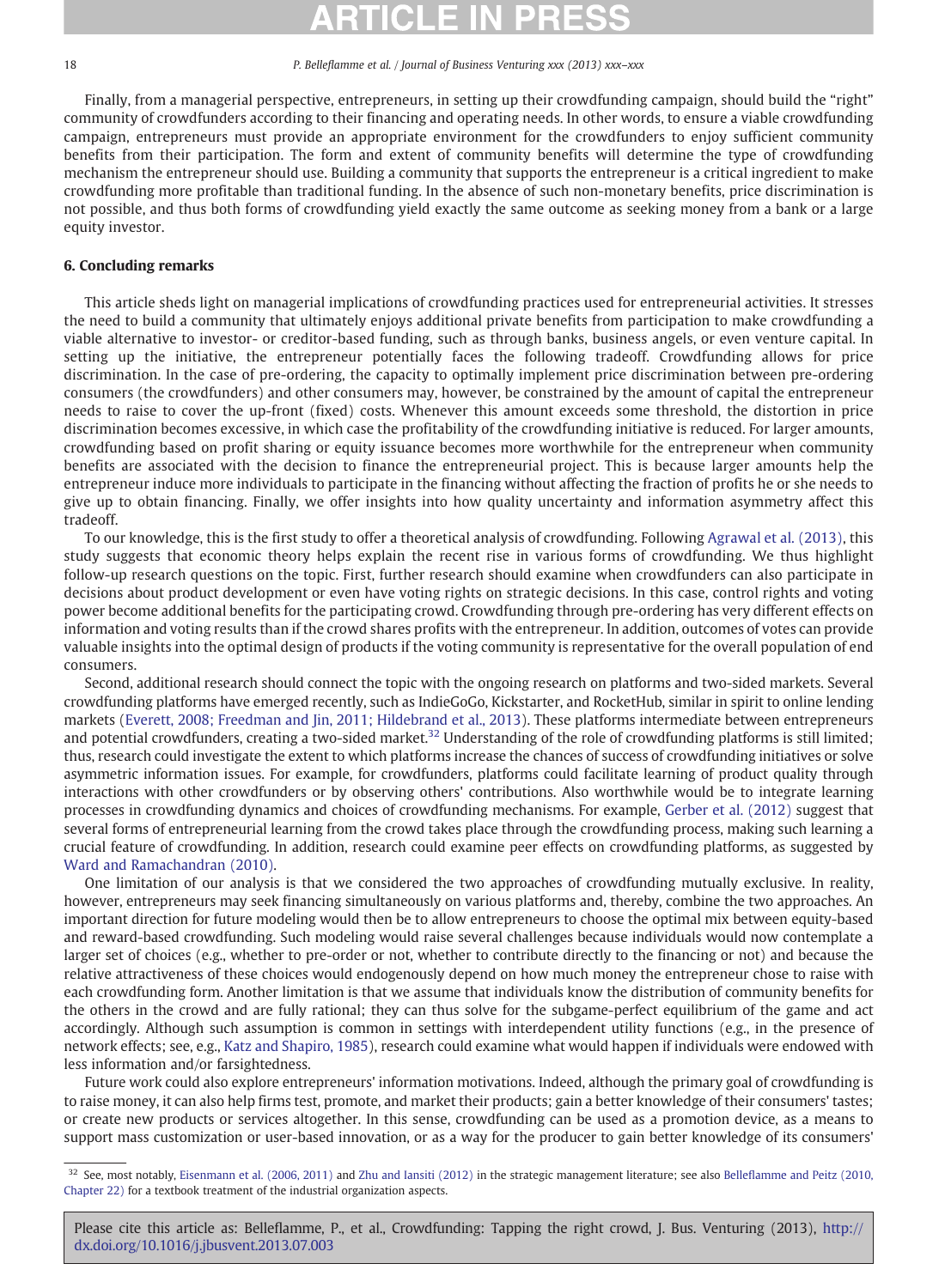preferences. In other cases, it is a unique way to validate original ideas in front of a specifically targeted audience. In turn, crowdfunding can provide insights into the market potential of product or service.

# Appendix A

# A.1. Proof of Lemmata 2 and 3

The entrepreneur can attract either a large or a small base of investors. We consider the two options in turn.

# A.1.1. Large base of crowdfunders

In the first option, the entrepreneur chooses the lowest  $\alpha$  that satisfies the incentive constraint [\(4\):](#page-11-0)

 $\alpha_{(1)} = 4K - 4n_c\Sigma$ .

She then chooses  $n_c$  to maximize her residual profit, which is equal to  $\Pi = (1 - \alpha_{(1)})(1/4)$ , subject to  $0 \le \alpha_{(1)} < 1.33$  We can easily show that the residual profit increases with  $n_c$  (because  $\alpha_{(1)}$  decreases with  $n_c$ ). The unconstrained optimum is then to set  $n_c = 1$ . The corresponding share of distributed profit is then equal to  $\alpha_{(1)} = 4(K - \Sigma)$ .

There are three possible cases. First, if  $K \geq 1/4 + \Sigma$ , the entrepreneur is not able to make positive profits (as  $\alpha_{(1)} \geq 1$ ). Second, if  $\Sigma < K < 1/4 + \Sigma$ , we have an interior solution because the unconstrained share of distributed profits is strictly positive and less than unity; in that case, all individuals become investors ( $n_c = 1$ ). Finally, if  $K \le \Sigma$ , we have a corner solution with  $\alpha_{(1)} = 0$ . Here, the capital requirement is so small that the entrepreneur does not need to distribute profits: community benefits are sufficient to motivate investors. In this case, the number of crowdfunders is such that  $\alpha_{(1)} = 0$  (i.e.,  $n_c = K/\Sigma$ ). This implies that crowdfunders do not expect any financial rewards from their investment. As mentioned previously, this situation corresponds to crowdfunders providing donations rather than participating in the profits of the firm. This is consistent with empirical facts that some platforms specialize in intermediating between firms and crowdfunders for donations. In this instance, the benefits in terms of utility are the community benefits accruing from making production possible. The difference with existing literature on donations (e.g., [Glaeser and Shleifer, 2001\)](#page-24-0) is that, here, donors are consumers rather than altruistic individuals.

With the previous results, we can express the entrepreneur's residual profits in the first option as follows:

$$
\Pi_{(1)} = \begin{cases}\n\frac{1}{4} & \text{if } 0 \le K \le \Sigma, \\
\frac{1}{4} - (K - \Sigma) & \text{if } \Sigma < K \le \frac{1}{4} + \Sigma, \\
0 & \text{if } K > \frac{1}{4} + \Sigma.\n\end{cases} \tag{6}
$$

A.1.2. Small base of crowdfunders

In the second option, crowdfunders are such that  $\theta \ge \theta_i$ . Therefore  $n_c = 1 - \theta_i$ . Using expression [\(3\)](#page-10-0) and solving for  $\alpha$ , we find that

$$
\alpha_{(2)}=2\Big(2n_c^2\!-\!n_c(1+2\Sigma)+2K\Big).
$$

The entrepreneur sets  $n_c$  to maximize  $\Pi = (1 - \alpha_{(2)})(1/4)$ , subject to (a)  $n_c \le 1/2$  (as crowdfunders must belong to the set of consumers) and (b)  $\alpha_{(2)} \ge 0.34$  As  $\partial \alpha_{(2)}/\partial n_c = 8n_c - 2(1 + 2\Sigma)$ , the unconstrained optimum becomes as

$$
n_c^*=\frac{1}{4}(1+2\Sigma).
$$

This value satisfies constraint (a) as long as  $\Sigma \leq 1/2$ . Computing the corresponding value of  $\alpha_{(2)}$ , we find

$$
\alpha_{(2)}^* = \frac{1}{4} \Big( 16K \!-\! \left( 1 + 2\Sigma \right)^2 \Big).
$$

Thus, constraint (b) is satisfied as long as  $K \geq (1+2\Sigma)^2/16$ . For this low level of profit-sharing  $\alpha^*_{(2)}$ , only consumers with the highest  $\theta$  will be willing to become investors. Crucially, under  $\alpha_{(2)}^*$ , we obtain a level of  $n_c^*$  such that all the consumers for which the incentive constraint holds need to invest to ensure sufficient financing for the firm. Any deviation would lead to project stoppage. Thus, consumers are all pivotal, which in turn explains why investors rationally set their outside option equal to zero (as assumed previously).

<span id="page-18-0"></span>

<sup>&</sup>lt;sup>33</sup> The entrepreneur receives  $K/n_c$  from each of the  $n_c$  crowdfunders, which exactly covers her capital requirement K.<br><sup>34</sup> It is clear that the entrepreneur will optimally choose  $\alpha$  < 1 because she can always refrain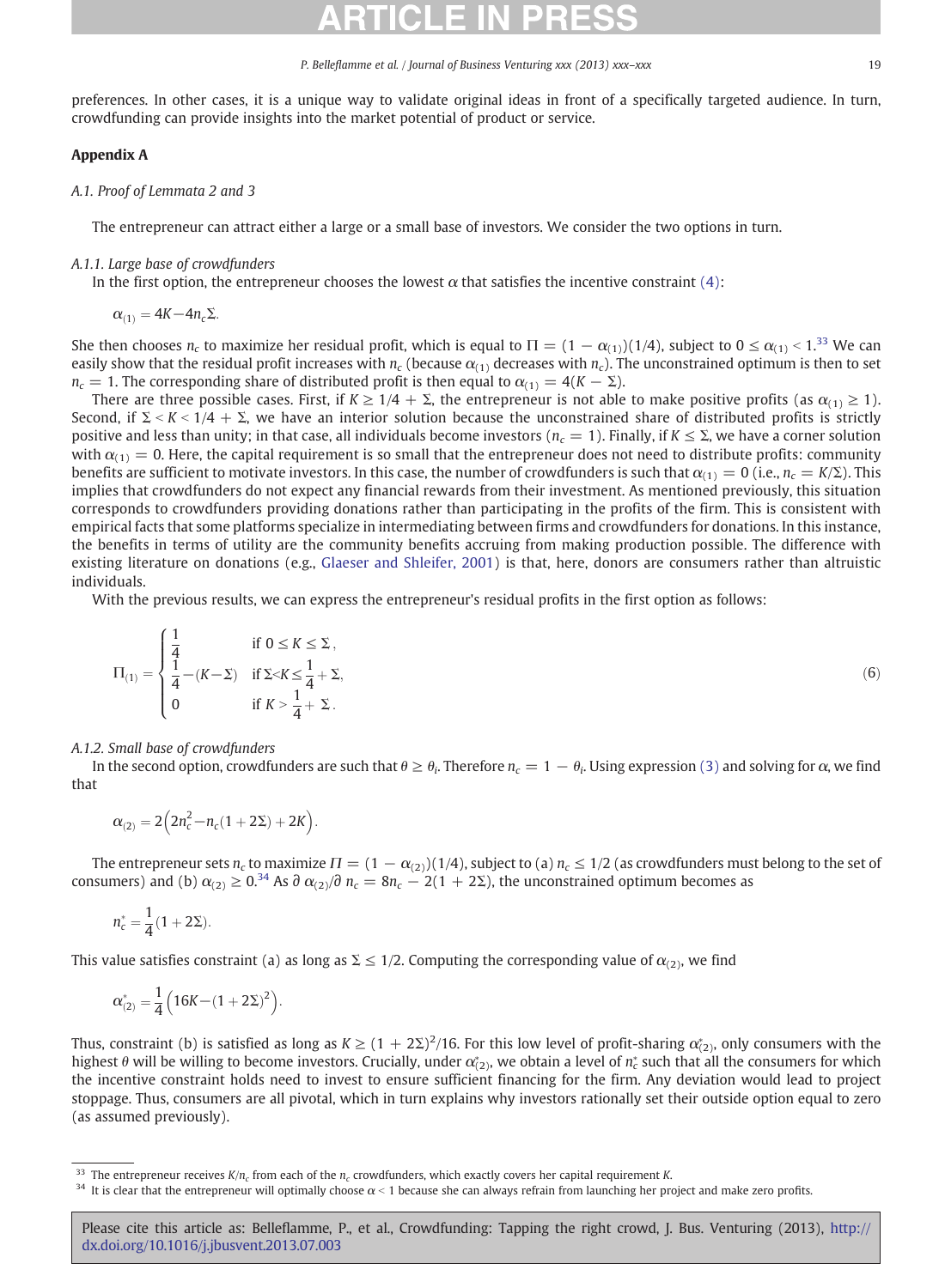# Four cases are possible depending on the values of  $\Sigma$  and K:

|                           | $(1 + 2\Sigma)^2$<br>$N \geq$<br>$\frac{1}{2}$ | $2.35 - 2.57 + 2.5$<br>--<br>$\mathbf{v} =$ |
|---------------------------|------------------------------------------------|---------------------------------------------|
| $\Sigma<\frac{1}{2}$      | (A)                                            | $\left(\mathsf{C}\right)$                   |
| $\Sigma \geq \frac{1}{2}$ | (B)                                            | (D)                                         |

- A. We have an interior solution: the number of crowdfunders is  $n_c^*$  and the share of distributed profit is  $\alpha_{(2)}^*$ ; we compute the corresponding residual profit for the entrepreneur as  $\Pi_{(A)} = \frac{1}{4} + \frac{(1+2\Sigma)^2}{16}$ –K:
- B. The first constraint is violated and the entrepreneur chooses  $n_c = 1/2$ ; the share of distributed profit is then given by 2(2K  $\Sigma$ ), and the entrepreneur's residual profit is  $\Pi_{(B)} = \frac{1}{4} + \frac{\Sigma}{2} - K$ .
- C. The second constraint is violated, and  $n_c$  is chosen so that  $\alpha_{(2)} = 2(2n_c^2 n_c(1 + 2\Sigma) + 2K) = 0$ . Let  $\hat{n}_c$  denote the smallest root of this polynomial. It can be shown that  $\Sigma < 1/2$  implies  $\hat{n}_c < 1/2$ . As under the first option, the low capital requirement allows the entrepreneur to collect K without having to distribute any profit; crowdfunders are thus donors in this case. Therefore,  $\Pi_{(C)} = 1/4$ .
- D. Here, two sub-cases must be distinguished. If  $K < \Sigma/2$ , then  $\hat{n}_c < 1/2$ . Thus, the entrepreneur can set  $\alpha_{(2)} = 0$  and earns  $\Pi_{(C)}$ . Otherwise, for  $\Sigma/2 \leq K \leq (1 + 2\Sigma)^2/16$ , the entrepreneur sets  $n_c = 1/2$  and earns  $\Pi_{(B)}$ .

In summary, we can express the entrepreneur's residual profit in the second option as follows:

$$
\Pi_{(2)} = \begin{cases}\n\frac{1}{4} & \text{if } K \leq \frac{(1+2\Sigma)^2}{16} \text{ and } \Sigma < \frac{1}{2} \text{ or } K < \frac{\Sigma}{2} \text{ and } \Sigma \geq \frac{1}{2}, \\
\frac{1}{4} - \left(K - \frac{(1+2\Sigma)^2}{16}\right) & \text{if } K \in \left[\frac{(1+2\Sigma)^2}{16}, \frac{1}{4} + \frac{(1+2\Sigma)^2}{16}\right] \text{ and } \Sigma \leq \frac{1}{2}, \\
\frac{1}{4} - \left(K - \frac{\Sigma}{2}\right) & \text{if } K \in \left[\frac{\Sigma}{2}, \frac{1}{4} + \frac{\Sigma}{2}\right] \text{ and } \Sigma \geq \frac{1}{2}, \\
& \text{otherwise}\n\end{cases}
$$
\n(7)

To determine the entrepreneur's best conduct in period 1, we now need to compare expressions [\(6\) and \(7\)](#page-18-0) and to identify the best option for each combination of parameters. To ease the comparison, we superimpose the two profit functions in [Fig. 4](#page-19-0).



<span id="page-19-0"></span>Fig. 4. Large base or small base of crowdfunders under profit sharing.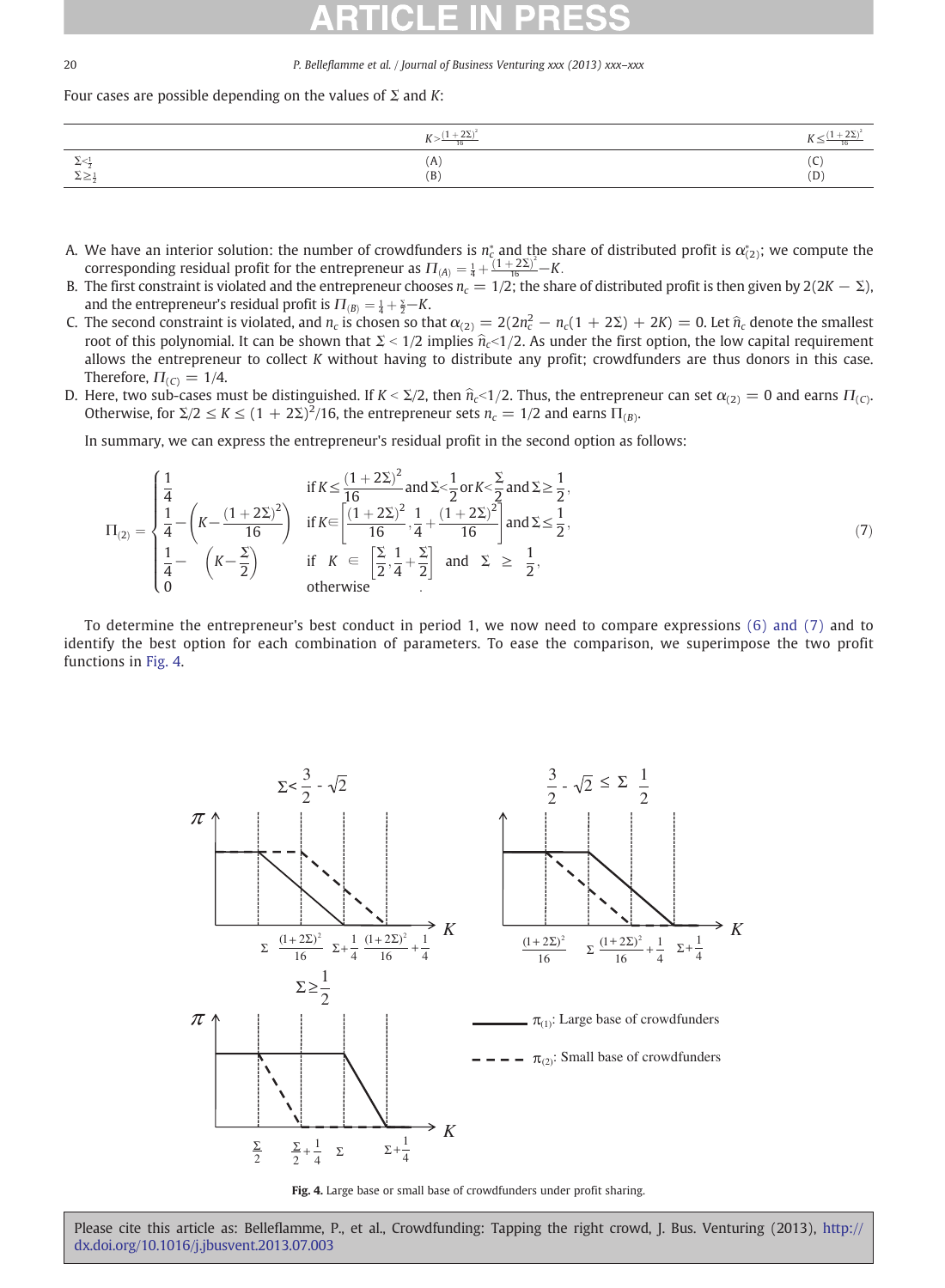Three cases must be distinguished (corresponding to the three panels of [Fig. 4](#page-19-0)). Note first that in all cases, there are two situations in which the entrepreneur is indifferent between the two options. On the one hand, if the capital to be raised is fairly small, the entrepreneur does not need to distribute any profit regardless of whether she attracts a large or a small base of "crowdfunders/donors" ( $\pi_{(1)} = \pi_{(2)} = 1/4$ ). On the other hand, if the capital to be raised is fairly large, the entrepreneur cannot finance her venture under any profit-sharing option ( $\pi_{(1)} = \pi_{(2)} = 0$ ). For intermediary values of K, the option of attracting a large base of crowdfunders dominates unless community benefits are relatively unimportant (i.e.,  $\Sigma$ <3/2 $-\sqrt{2}$ ).

The profit function of Lemma 3 is straigthforwardly derived from [Fig. 3](#page-12-0).

# A.2. Proof of Proposition 1

The proof is based on [Fig. 3.](#page-12-0) Recall that to cover all potential scenarios, we have deliberately chosen to represent the pre-ordering profit  $\Pi_p$  for a large value of  $\sigma$ , namely  $\sigma > 1/2$ . We have then drawn the profit-sharing profit  $\Pi_s$  for increasing values of  $\Sigma$ , namely  $0 < \Sigma_1 < \Sigma_2 < \Sigma_3 < \Sigma_4$ . Each of these values belongs to one of four possible configurations of parameters, whose exact outlines we depict in [Fig. 5](#page-20-0).

# A.2.1. Area A

For  $\Sigma$  close to zero (e.g.,  $\Sigma_1$  in [Fig. 3](#page-12-0)), pre-ordering dominates profit sharing for any  $K \ge 0$ . This is because if profit sharing becomes unprofitable for a smaller value of K than so does pre-ordering; that is, if  $1/4 + f(\Sigma) < (1 + 2\sigma)/8$ , where we recall from expression [\(5\)](#page-11-0) that  $f(\Sigma) = (1 + 2\Sigma)^2/16$  for  $\Sigma \le \frac{3}{2} - \sqrt{2}$  and  $f(\Sigma) = \Sigma$  otherwise. Developing the latter inequality, we have  $f(\Sigma) < (2\sigma - 1)/8$ , which is only possible if  $\sigma > 1/2$ .

As  $\Sigma$  increases, profit sharing starts dominating pre-ordering after K goes beyond some threshold. Let K<sub>ps</sub> denote this threshold. As the graph in [Fig. 5](#page-20-0) shows,  $K_{ps}$  can take on three different values.

# A.2.2. Area B

For small values of  $\Sigma$  (e.g.,  $\Sigma_2$  in [Fig. 3](#page-12-0)),  $\Pi_p$  "cuts"  $\Pi_s$  when the latter function jumps from a positive value to zero, that is, for  $K = (1 + 2\sigma)/8$ . Thus,  $K_{ps} = (1 + 2\sigma)/8$  in this case, which occurs for  $(\sigma, \Sigma)$ , such that  $(2\sigma - 1)/8 < f(\Sigma) < (4\sigma - 1)/16$ ; we note that a necessary condition for this case to exist is  $\sigma$  > 1/4.

# A.2.3. Area C

For intermediate values of  $\Sigma$  (e.g.,  $\Sigma_3$  in [Fig. 3](#page-12-0)),  $\Pi_p$  and  $\Pi_s$  intersect in their respective middle sections; thus,  $K_{ps}$  is the value of K that solves  $(1/16)\left(1+\sqrt{1-8K/(1+2\sigma)}\right)^2 = 1/4 + f(\Sigma) - K$ . This case occurs for  $(\sigma, \Sigma)$ , such that  $(4\sigma - 1)/16 < f(\Sigma) < \sigma^2$  $(1 + 4\sigma)$ .

## A.2.4. Area D

For large values of  $\Sigma$  (e.g.,  $\Sigma_4$  in [Fig. 3](#page-12-0)),  $\Pi_p$  and  $\Pi_s$  intersect in their respective top sections; we can then easily show that  $K_{ps}$  =  $\sigma^2/(1+4\sigma)$ ; this occurs for  $f(\Sigma) > \sigma^2/(1+4\sigma)$ .

For Corallary 1, the equation  $\Sigma = \sigma/2$  s is represented by the dashed line in [Fig. 3](#page-12-0). We show that this line is completely included in Area D, which proves the result.

# A.3. Asymmetric information

In this appendix, we develop the model with asymmetric information and exogenous quality of [Subsection 4.2.1.](#page-14-0)



<span id="page-20-0"></span>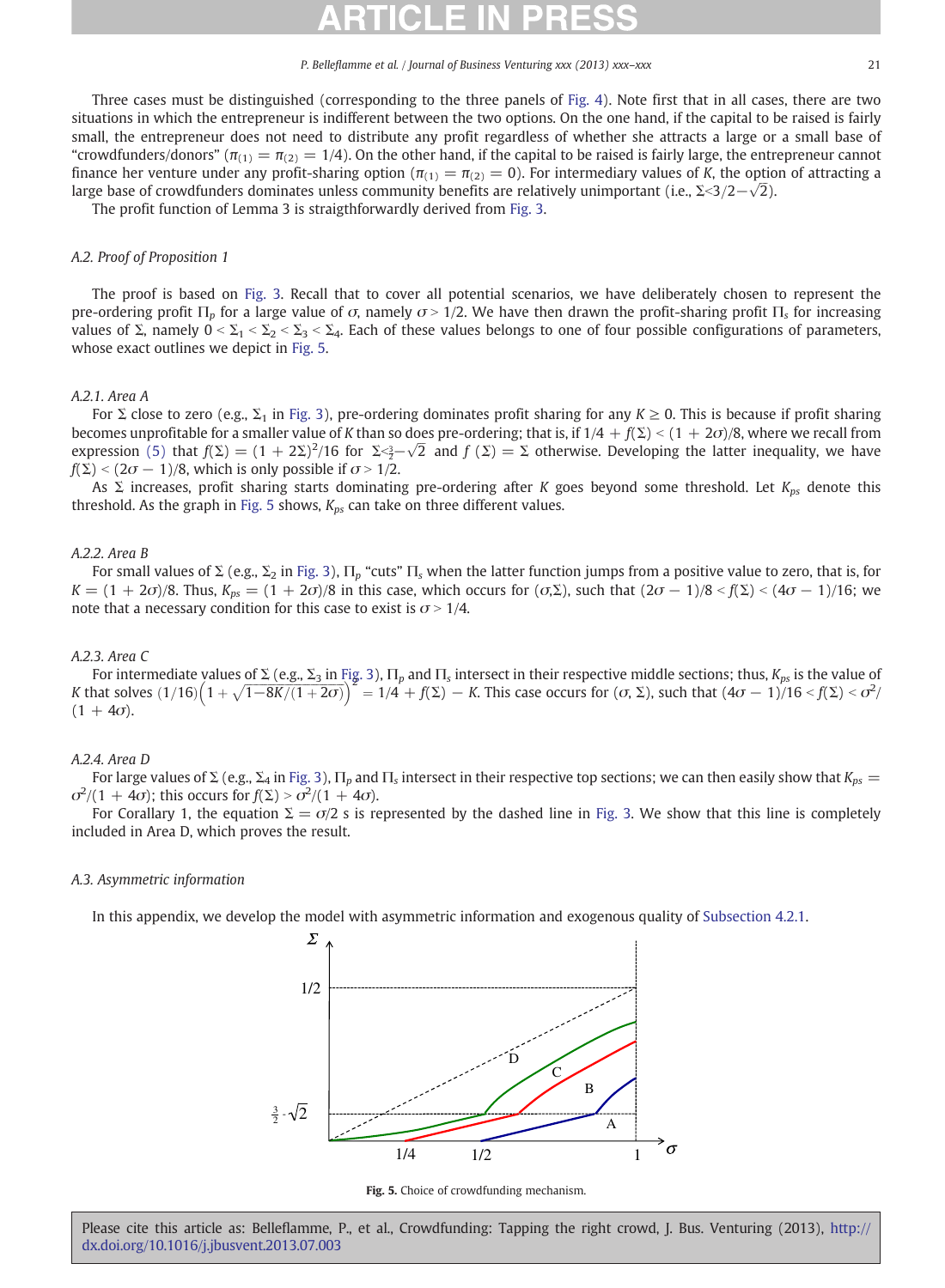# A.3.1. Proof of Lemma 4

In period 2, consumers with values of  $\theta$  below  $\theta_c$  decide to buy the product iff  $\theta s^e-p_r\geq 0$ , or  $\theta\geq p_r/s^e$ , where  $s^e$  is equal to  $s_L$  $s_H$ , or  $\bar{s}$  according to the beliefs they hold. Thus, the entrepreneur's program at period 2 becomes  $max_p (p_r - c_i)(\theta_c - p_r/s^e)$ , where  $i = H$ , L according to the realization of quality. The optimal price and second-period profit are then

$$
p_r(\theta_c, i) = \frac{1}{2} (\theta_c s^e + c_i) \text{ and } \pi_2(\theta_c, i) = \frac{1}{4s^e} (\theta_c s^e - c_i)^2.
$$

In period 1, the indifferent consumer between pre-ordering and not is identified by  $\theta_c$ , such that  $\theta_c(s^e+\sigma)-p_c=\theta_c s^e-p_r^e$ or  $\theta_c=(p_c-p_r^e)/\sigma$ , where  $p_r^e$  denotes the expected second-period price. $^{35}$  We examine different systems of beliefs in turn. First, suppose that consumers believe that both qualities are produced. Then  $s^e = \overline{s}$  and

$$
p_r^e = \lambda \frac{1}{2} (\theta_c \overline{s} + c_H) + (1 - \lambda) \frac{1}{2} (\theta_c \overline{s} + c_L)
$$
  
=  $\frac{1}{2} (\theta_c \overline{s} + \overline{c})$  with  $\overline{c} = \lambda c_H + (1 - \lambda) c_L$ .

It follows that

$$
\theta_c = \frac{1}{\sigma} \left( p_c - \frac{1}{2} (\theta_c \overline{s} + \overline{c}) \right) \Longleftrightarrow \theta_c = \frac{2p_c - \overline{c}}{\overline{s} + 2 \sigma}.
$$

We can then write the entrepreneur's objective as follows (with  $c_i = c_H$  or  $c<sub>L</sub>$  according to the realization of quality):

$$
\begin{aligned}\n&\max_{p_c} (p_c - c_i) \left( 1 - \frac{2p_c - \overline{c}}{\overline{s} + 2\sigma} \right) + \frac{1}{4\overline{s}} \left( \frac{2p_c - \overline{c}}{\overline{s} + 2\sigma} \overline{s} - c_i \right)^2 \\
&\text{s.t.} p_c \left( 1 - \frac{2p_c - \overline{c}}{\overline{s} + 2\sigma} \right) \ge K \text{ and } 0 \le \frac{2p_c - \overline{c}}{\overline{s} + 2\sigma} \le 1.\n\end{aligned}
$$

It is clear that the profit function decreases with  $c_i$ . Thus, the entrepreneur always makes a higher profit if quality turns out to be low rather than high. To have a PBNE (i.e., for the consumers' beliefs to be consistent with the entrepreneur's conduct), we thus must check that a high-quality entrepreneur finds it profitable to launch the product. Extending the analysis of the previous section, we compute the upper bound on what can be financed through pre-ordering as the largest K, such that there is a price  $p_c$ where  $(p_c - c_H)(1 - \theta_c) = K$ , that is, the following polynomial has real roots<sup>36</sup>:

$$
2p_c^2 - (\overline{s} + 2\sigma + \overline{c} + 2c_H)p_c + (\overline{s} + 2\sigma)K + (\overline{s} + 2\sigma + \overline{c})c_H = 0.
$$

It does so as long as

$$
K \leq \frac{(\overline{s} + \overline{c} + 2\sigma - 2c_H)^2}{8(\overline{s} + 2\sigma)} \equiv \widehat{K}_p(\overline{s}, \overline{c}; c_H).
$$

Second, suppose that consumers believe that only quality j is produced. In this case,  $s^e = s_j$ ,  $p_r^e = \frac{1}{2}(\theta_c s_j + c_j)$ , and we can confirm that  $\theta_c = (2p_c - c_i)/(s_i + 2\sigma)$ . Consequently, the entrepreneur's profit function is

$$
\Pi(c_i) = (p_c - c_i) \left( 1 - \frac{2p_c - c_j}{s_j + 2\sigma} \right) + \frac{1}{4s_j} \left( \theta_c s_j - c_i \right)^2 - K,
$$

which decreases with  $c_i$ . It follows that whatever the consumers' beliefs ( $j = H$  or L),  $\Pi(c_i) > \Pi(c_H)$ . That is, for given consumers' beliefs, if an entrepreneur with high quality is able to finance her venture, so is an entrepreneur with low quality. Therefore,  $s^e$  =  $s_H$  cannot form consistent beliefs (as it would require that only the high-quality entrepreneur finds it profitable to enter the market). Consider then  $s^e = s_L$ . The upper bound on what can be financed is the largest K, such that the following polynomial has real roots:

$$
(p_c-c_i)\left(1-\frac{2p_c-c_L}{s_L+2\sigma}\right)=K.
$$

<sup>&</sup>lt;sup>35</sup> We assume here that all consumers – in period 1 and in period 2 – hold the same beliefs. This suggests that there is no revelation of information from crowdfunding behavior.

<sup>&</sup>lt;sup>36</sup> We consider that the revenues from pre-ordering,  $p_c(1 - \theta_c)$ , must cover not only the fixed cost K but also the variable cost  $c_H(1 - \theta_c)$ . That is, we do not allow the entrepreneur to incur losses in the first period (even if these losses can be recouped through positive profits in the second period).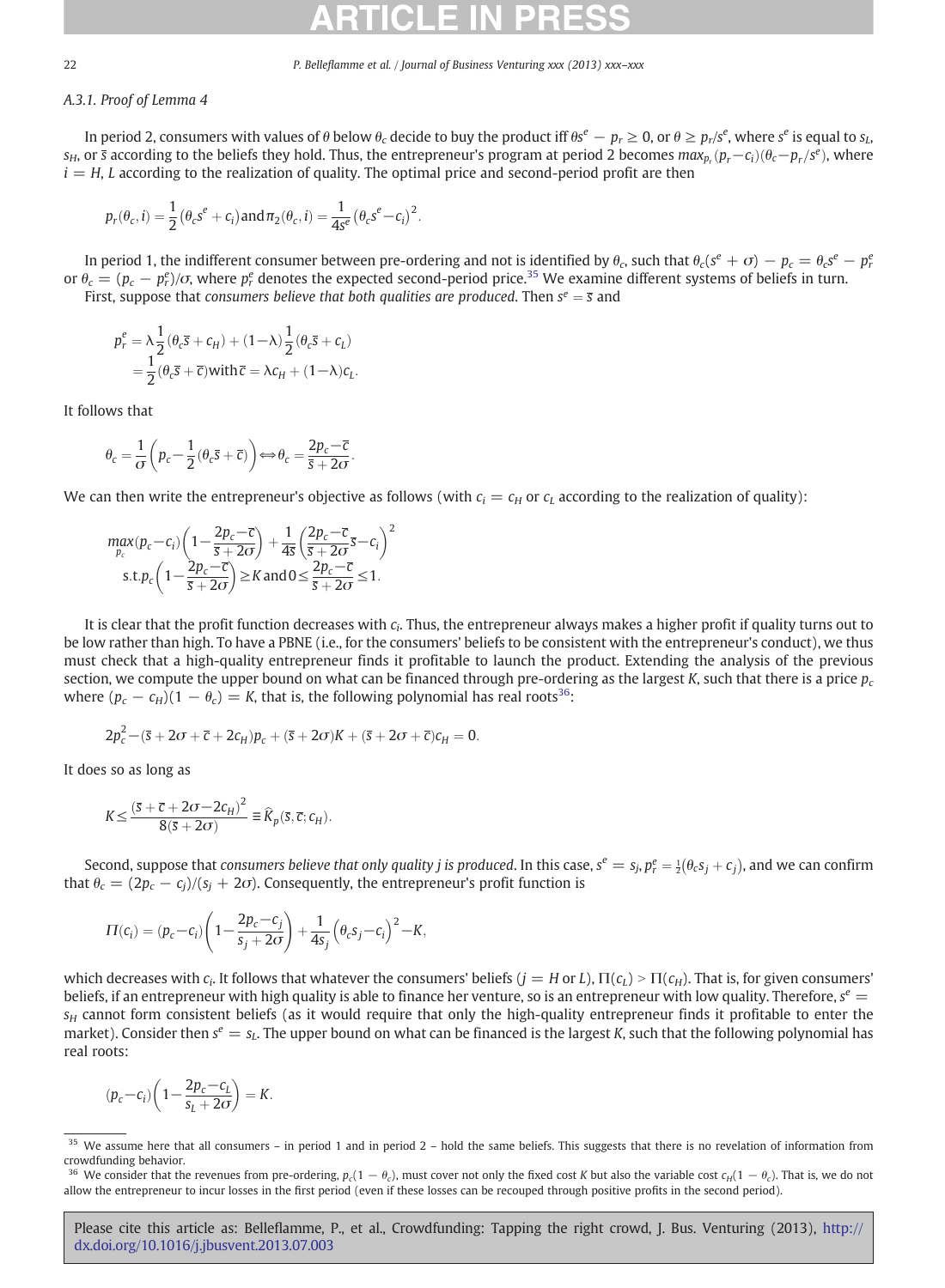That is,

$$
K \le \frac{(s_L + c_L + 2\sigma - 2c_i)^2}{8(s_L + 2\sigma)} \equiv \widehat{K}_p(s_L, c_L; c_i).
$$

For the beliefs  $s^e = s_L$  to be consistent, we need only that an entrepreneur with low quality is able to finance her venture:  $\widehat{K}_p(s_L, c_L; c_H) \leq K \leq \widehat{K}_p(s_L, c_L; c_L)$  or

$$
\frac{(s_L+c_L+2\sigma-2c_H)^2}{8(s_L+2\sigma)}
$$

We summarize our result as follows:

- If  $K<\hat{K}_n(\bar{s},\bar{c}; c_H)$ , the PBNE is a pooling equilibrium: the entrepreneur is able to finance the launch of high- and low-quality products through crowdfunding based on pre-ordering.
- If  $\hat{K}_p(s_L,c_L;c_H) \leq K \langle \hat{K}_p(s_L,c_L;c_L),$  the PBNE is a separating equilibrium: the entrepreneur is only able to finance the launch of a low-quality product. If  $K > max \left\{ \widehat{K}_p(\overline{s}, \overline{c}; c_H), \widehat{K}_p(s_L, c_L; c_L) \right\}$ , the entrepreneur is not able to finance any quality at the PBNE.

We can easily establish that  $\widehat{K}_p(\overline{s},\overline{c}; c_H) > \widehat{K}_p(s_L,c_L;c_H)$ . However, we cannot rank  $\widehat{K}_p(\overline{s},\overline{c}; c_H)$  and  $\widehat{K}_p(s_L,c_L;c_L)$ ; however,  $\widehat{K}_p(s_L,c_L;c_L)$  $(s_L, c_L; c_L) > \hat{K}_p(\bar{s}, \bar{c}; c_H)$  is more likely to be satisfied the larger  $(c_H - c_L)$  and the smaller  $\lambda$ . In any case, there is a region of parameters  $(\overrightarrow{K}_p(s_L, c_L; c_H) \lt K \lt min{\{\widetilde{K}_p(\overline{s}, \overline{c}; c_H), \widehat{K}_p(s_L, c_L; c_L)\}\})$  in which the pooling and separating equilibria coexist. We can also confirm that a PBNE exists for all parameters.

If there were perfect information, high quality could be financed for  $K \leq \widehat{K}_p(s_H, c_H; c_H)$ , and low quality for  $\widehat{K}_p(s_I, c_I; c_I)$ .

## A.3.2. Proof of Lemma 5

In period 2, the entrepreneur faces the following demand function:  $D(p)=1-(p/s^e)$ , where  $s^e$  is equal to  $s_L$ ,  $s_H$ , or  $\overline{s}$  according to the beliefs of the individuals. For a realization of quality  $i \in \{H,L\}$ , the profit-maximization price is  $p^* = (s^e + c_i)/2$  and the corresponding profit is

$$
\pi^* = \frac{(s^e - c_i)^2}{4s^e}.
$$

In period 1, when deciding to become investors or not, individuals need to anticipate the future equilibrium price  $(p^e)$  and profit  $(n^e)$ . At price  $p^e$ , only individuals with  $\theta\in[p^e/s^e]$  . I] buy the product. The incentive constraints for investment in the first period are thus

$$
\begin{cases} \theta s^{e} - p^{e} + V \ge 0 & \text{if } \theta \in [p^{e}/s^{e}, 1], \\ V \ge 0 & \text{if } \theta \in [0, p^{e}/s^{e}], \end{cases} \text{ with } V \equiv \frac{\alpha}{n_{c}} \pi^{e} - \frac{K}{n_{c}} + \Sigma.
$$

As in [Section 3](#page-3-0), the entrepreneur can choose between two options: either set  $\alpha$  so that  $V \ge 0$  and attract a large base of crowdfunders, or set  $\alpha$  so that  $V < 0$  and focus on a small base of crowdfunders made up of future buyers of the product.

In the first option, the entrepreneur chooses the lowest  $\alpha$  that satisfies  $V=0$ :  $\alpha_{(1)}=(K-n_c\Sigma)/\pi^c$ . She then chooses  $n_c$  to maximize her residual profit, which is equal to  $\Pi=(1-\alpha_{(1)})$ n\*, subject to  $0\leq\alpha_{(1)}< 1.$  We can easily show that the residual profit increases with  $n_c$  (because  $\alpha_{(1)}$  decreases with  $n_c$ ). The unconstrained optimum is then to set  $n_c = 1$ . The corresponding share of distributed profit is then equal to  $\alpha_{(1)} = (K - \Sigma)/\pi^e$ . As previously, there are three possible cases: (a) if  $K \ge \pi^e + \Sigma$ , then  $\alpha_{(1)} \ge 1$  and  $\Pi_{(1)} = 0$ ; (b) if  $\Sigma < K < \pi^e + \Sigma$ , then  $0 < \alpha_{(1)} < 0$ ,  $n_c = 1$ , and  $\Pi_{(1)} = \pi^*(1 - \frac{K - \Sigma}{\pi^e})$ ; and  $(c)$  if  $K \le \Sigma$ ,  $\alpha_{(1)} = 0$ ,  $n_c = K/\Sigma$ , and  $\Pi_{(1)} = \pi^*$ .

In the second option, crowdfunders are such that  $\theta s^e - p^e + V \geq 0$ , or

$$
\theta \ge \theta_i \equiv \frac{1}{s^e} \left( p^e - V \right) = \frac{1}{s^e} \left( p^e - \left( \frac{\alpha}{n_c} \pi^e - \frac{K}{n_c} + \Sigma \right) \right).
$$

Thus,  $n_c = 1 - \theta_i$ . Solving the latter equation for  $\alpha$ , we find

$$
\alpha_{(2)} = \frac{1}{\pi^e} \left( s^e n_c^2 - (s^e - p^e + \Sigma) n_c + K \right).
$$

The entrepreneur sets  $n_c$  to maximize  $\Pi=(1-\alpha_{(2)})\pi^*$ , subject to (a)  $n_c\leq 1-p^e/s^e$  (because crowdfunders must belong to the set of consumers) and (b)  $\alpha_{(2)} \ge 0.37$  As  $\partial \alpha_{(2)} / \partial n_c = (2s^e n_c - (s^e - p^e + \Sigma))/\pi^e$ , the unconstrained optimum is

$$
n_c^* = \frac{1}{2s^e} \left(s^e - p^e + \Sigma\right).
$$

<sup>&</sup>lt;sup>37</sup> It is clear that the entrepreneur will optimally choose  $\alpha$  < 1 because she can always refrain from launching her project and make zero profits.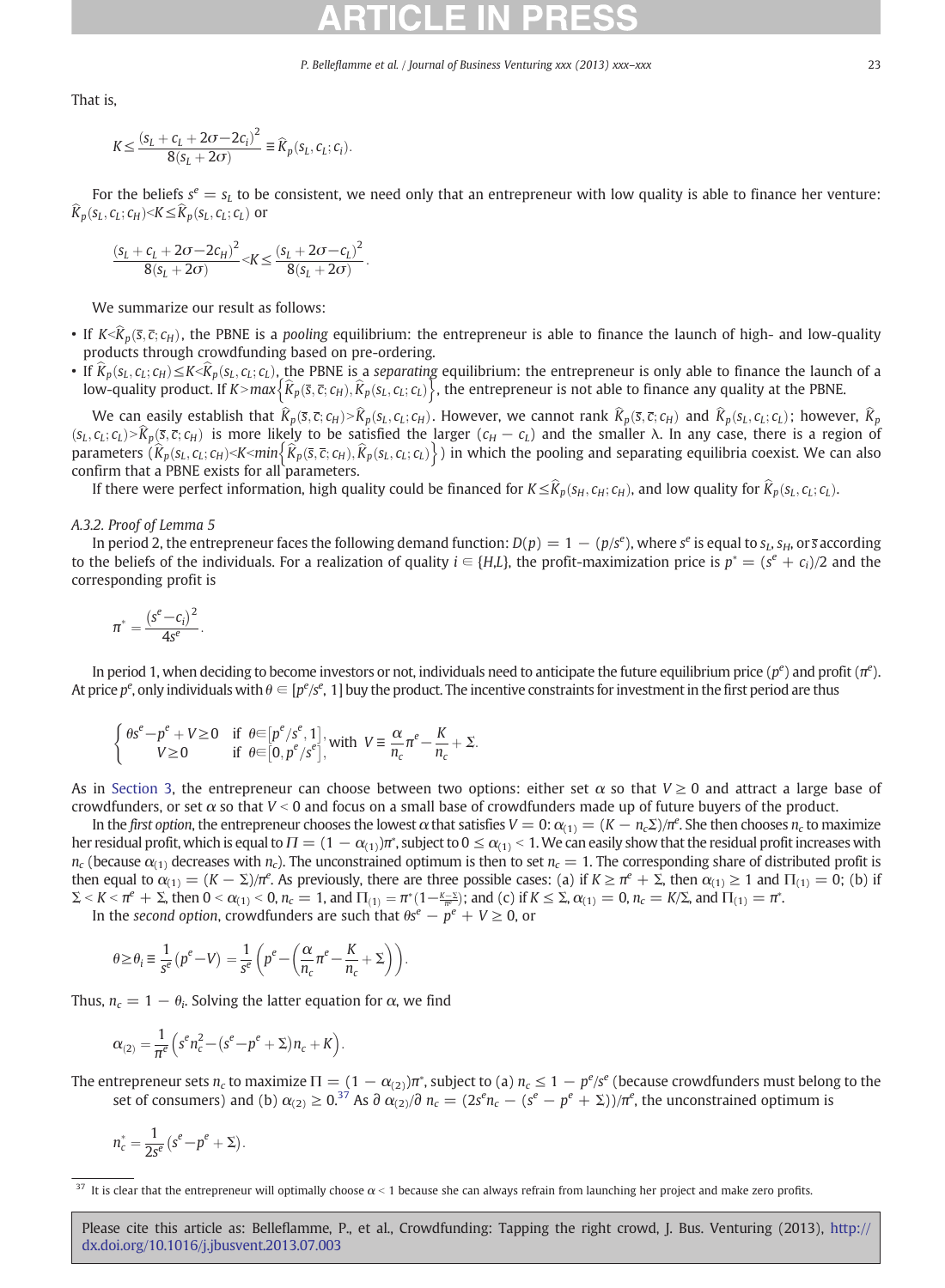This value satisfies constraint (a) as long as  $\Sigma\leq s^e-p^e.$  Computing the corresponding value of  $\alpha_{(2)}$ , we find that

$$
\alpha_{(2)}^*=\frac{1}{4s^e\pi^e}\left(4s^eK-\left(s^e-p^e+\Sigma\right)^2\right).
$$

Thus, constraint (b) is satisfied as long as  $K \ge (s^e - p^e + \Sigma)^2/4s^e$ . We thus must distinguish among the four following cases:

|                         | $K{>}\frac{{(s^e-p^e+\Sigma)}^2}{4s^e}$ | $V = (S^e - n^e + S^2)$<br>$K \leq$ $\frac{1}{4s^c}$ |
|-------------------------|-----------------------------------------|------------------------------------------------------|
| $\Sigma < s^e - p^e$    | (A)                                     | (C                                                   |
| $\Sigma \geq s^e - p^e$ | (B)                                     | (D                                                   |

- A. We have an interior solution: the number of crowdfunders is  $n^*_{\mathcal{E}}$  and the share of distributed profit is  $\alpha^*_{(2)}$ ; we compute the corresponding residual profit for the entrepreneur as  $\Pi_{(A)} = \pi^* \left( 1 - \frac{1}{\pi^c} \left( K - \frac{(s^c - p^e + \Sigma)^2}{4s^c} \right) \right)$ .
- B. The first constraint is violated; the entrepreneur chooses  $n_c \stackrel{\scriptstyle >}{=}\ 1 \stackrel{\scriptstyle \backslash}{} p^e/s^c$ ; the share of distributed profit is then given by  $(s^{e}K - (s^{e} - p^{e})\Sigma)/(sn^{e})$ , and the entrepreneur's residual profit is  $\Pi_{(B)} = \pi^{*}\left(1 - \frac{1}{\pi^{e}}(K - \frac{(s^{e} - p^{e})\Sigma}{s^{e}})\right)$ .
- C. The second constraint is violated;  $n_c$  is chosen so that  $\alpha_{(2)} = \frac{1}{\pi} (s^e n_c^2 (s^e p^e + \Sigma)n_c + K) = 0$ . Let  $\hat{n}_c$  denote the smallest root of this polynomial. We can show that  $\Sigma < s^e - p^e$  implies  $\hat{n}_e < 1-p^e/s^e$ . As with the first option, the low capital requirement allows the entrepreneur to collect K without having to distribute any profit. Thus,  $\Pi_{(C)} = \pi^*$ .
- D. Here, two sub-cases must be distinguished. If  $K < (s^e p^e) \Sigma / s^e$ , then  $\hat{n}_c < 1 p^e / s^e$ . Thus, the entrepreneur can set  $\alpha_{(2)} = 0$  and earns  $\Pi_{(C)}$ . Otherwise, for  $(s^e - p^e) \Sigma / s^e \le K \le (s^e - p^e + \Sigma)^2 / (4s^e)$ , the entrepreneur sets  $n_c = 1 - p^e/s^e$  and earns  $\Pi_{(B)}$ .

In summary, we can express the entrepreneur's residual profit in the second option as follows:

$$
\Pi_{(2)} = \begin{cases}\n\pi^* & \text{if } K \leq \frac{(s^e - p^e + \Sigma)^2}{4s^e} \text{ and } \Sigma < s^e - p^e \\
\pi^* & \text{or } K \leq \frac{s^e - p^e}{s^e} \Sigma \text{ and } \Sigma \geq s^e - p^e \\
\pi^* \left(1 - \frac{1}{\pi^e} \left(K - \frac{(s^e - p^e + \Sigma)^2}{4s^e}\right)\right) & \text{if } K \in \left[\frac{(s^e - p^e + \Sigma)^2}{4s^e}, \pi^* + \frac{(s^e - p^e + \Sigma)^2}{4s^e}\right] \text{ and } \Sigma \leq s^e - p^e, \\
\pi^* & \left(1 - \frac{1}{\pi^e} \left(K - \frac{s^e - p^e}{s^e} \Sigma\right)\right) & \text{if } K \in \left[\frac{s^e - p^e}{s^e} \Sigma, \pi^* + \frac{s^e - p^e}{s^e} \Sigma\right] \text{ and } \Sigma \geq s^e - p^e,\n\end{cases}
$$

Comparing the two options for each combination of parameters, we find that the entrepreneur's (residual) profit under crowdfunding/profit-sharing is equal to

$$
\Pi_{s} = \begin{cases} \pi^{*} & \text{if } 0 \leq K \leq f(\Sigma) , \\ \pi^{*} \left(1 - \frac{1}{\pi^{e}}(K - f(\Sigma))\right) & \text{if } f(\Sigma) \leq K \leq \pi^{*} + f(\Sigma), \\ 0 & \text{if } K \geq \pi^{*} + f(\Sigma) . \end{cases}
$$
  
with  $f(\Sigma) = \Sigma$  for  $\Sigma > s^{e} + p^{e} - 2\sqrt{s^{e}p^{e}}$  and  $f(\Sigma) = \frac{(s^{e} - p^{e} + \Sigma)^{2}}{4s^{e}}$  otherwise.

Thus, the largest venture size that can be financed through profit-sharing,  $\hat{K}_s$ , is given by  $\pi^* + f(\Sigma)$ , that is

$$
\widehat{K}_s(c_i,s^e)=\left\{\begin{matrix}\pi^*(c_i)+\frac{(s^e-p^e+\Sigma)^2}{4s^e}&\text{if }\Sigma\!\leq\! s^e+p^e\!-\!2\sqrt{s^e p^e},\\ \pi^*(c_i)+\Sigma&\text{if }\Sigma\!\!>\! s^e+p^e\!-\!2\sqrt{s^e p^e}.\end{matrix}\right.
$$

Individuals' expectations about second-period price and profit depend on their beliefs. If they believe that both qualities will be produced, then  $s^e = \overline{s}$  and  $p^e = (\overline{s} + \overline{c})/2$ . For these beliefs to be consistent, the entrepreneur must find it profitable to produce both quantities. Because  $\pi^*(c_H) < \pi^*(c_L)$ , the condition is  $K \leq \hat{K}_s(c_H, \bar{s})$ . In contrast, if individuals believe that only quality *i* will be produced, then  $s^e = s_i$  and  $p_e = (s_i + c_j)/2$ . For beliefs  $s^e = s_H$  to be consistent, we need  $\widehat{K}_s(c_L, s_L) < K < \widehat{K}_s(c_H, s_H)$ ; for beliefs  $s^e = s_L$ to be consistent, we need  $\hat{K}_s(c_H, s_H) \leq K \leq \hat{K}_s(c_L, s_L)$ . Numerical simulations reveal that both cases are possible. For example, consider  $c_L = 0$ ,  $s_L = 1$ ,  $s_H = 2$ , and  $0 < c_H < 2$ . With  $c_H = 0.5$ , we have  $\hat{K}_s(c_H, s_H) > \hat{K}_s(c_L, s_L)$  for all  $\Sigma$ , while for  $c_H = 1$ , we have  $\hat{K}_s(c_H, s_H)$  $\langle \widehat{K}_s(c_l, s_l) \rangle$  for all  $\Sigma$ .